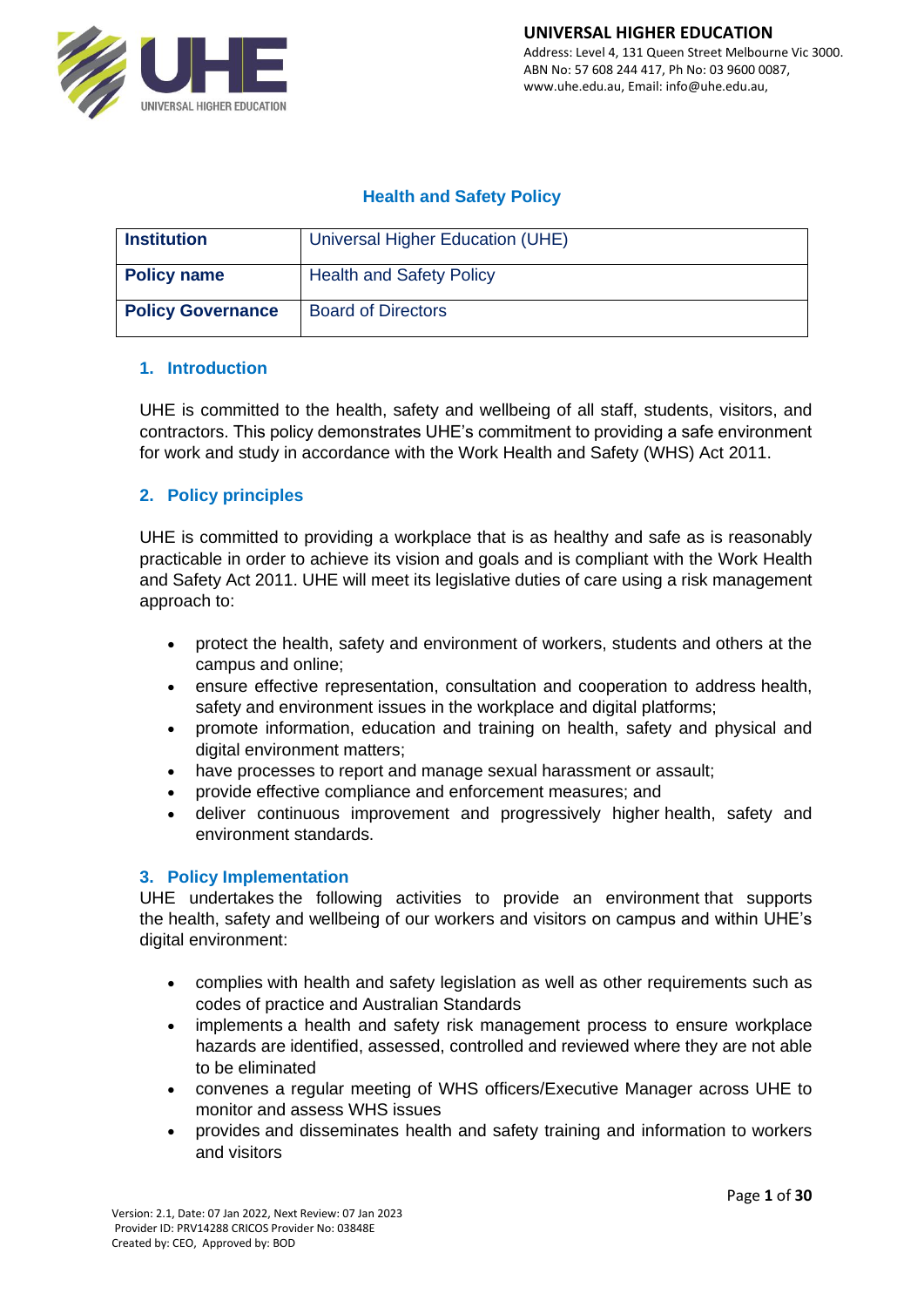

- provides information to students and staff about cyber security and appropriate behaviours in an online or digital environment in line with codes of conduct
- provides information to raise awareness about sexual misconduct and harassment;
- provides information about reporting criminal activity including sexual assault
- supports wellbeing initiatives and activities
- provides a governance structure which facilitates consultation throughout the organisation
- reports regularly on health, security and safety matters to the Board

#### **4. Responsibilities**

The Chief Executive Officer holds the ultimate responsibility for providing a safe and healthy workplace for operational purposes the power has been delegated to the Executive Manager.

#### **4.1 Senior Staff**

In accordance with the Work Health and Safety (WHS) Act 2011, senior staff show due diligence by taking reasonable steps to:

- acquire and keep up to date with health and safety matters:
- understand the hazards and risk associated with UHE;
- ensure Health and Safety hazards and associated risks are managed;
- regularly review all health and safety systems to maintain their effectiveness; and
- ensure the recording and reporting of Health and Safety matters in accordance with legislative requirements.

#### **4.2 Managers and supervisors**

Managers and Supervisors are responsible to ensure:

- provide and maintain, as far as is reasonably practicable, a safe working environment;
- staff are contractors are trained and appropriately supervised to ensure work is carried out in accordance with legislative requirements;
- health and safety mechanisms are developed in consultation with workers
- that within their area of control and authority, they identify hazards and risks, eliminate them whether possible or control them; and
- Provide relevant training where necessary to ensure staff members are competent to carry out their job
- Provide adequate resources to ensure the health, security and safety of staff, sub-contractors and those around us.
- Provide appropriate supervision to ensure work is carried out in a safe and healthy manner.
- senior management are informed of any urgent and relevant safety issue beyond their scope or ability to implement safety measures.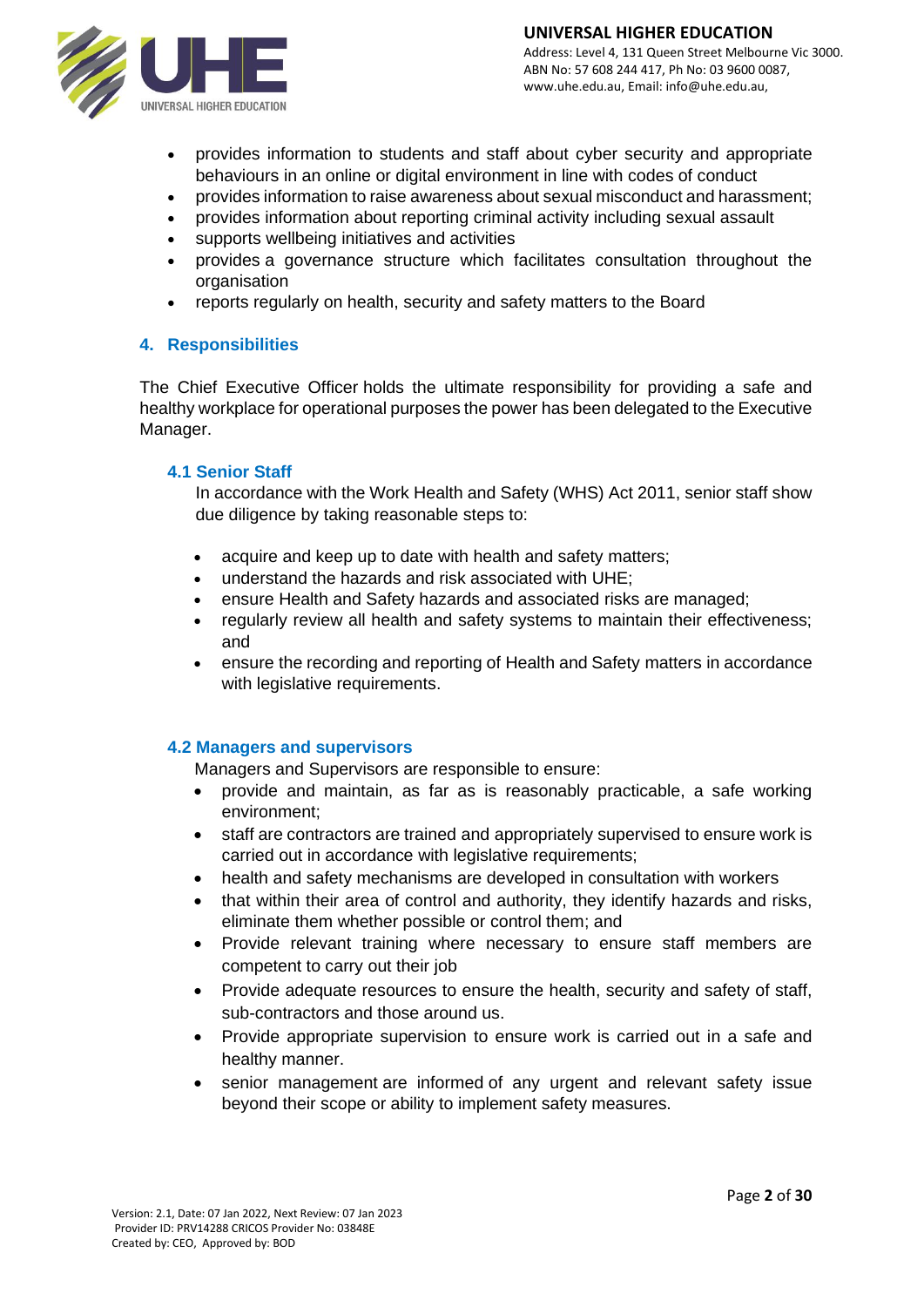

#### **4.3 Teaching and Administrative Staff**

Whilst at work, all UHE staff must, as far as is reasonably practicable, ensure that they:

- carry out tasks and duties in a manner which does not adversely affect their own health, security and safety, or that of others;
- comply with reasonable Health and Safety instructions to allow UHE to conform with legal requirements;
- comply with Health and Safety policies and other relevant documentation;
- undertake Health and Safety training provided by UHE, including induction and task specific safety training when required;
- immediately report to their supervisor any incident or health and safety concern;
- correctly use and or wear personal protective equipment (PPE) in accordance with the training provided and manufacturer's specifications and report when any PPE requires repair or replacement;
- refrain from intentionally misusing or recklessly interfering with anything that has been provided for health and safety reasons;
- where practicable and safe to do so, eliminate or control identified hazards; and
- co-operate with any return to work plan developed for injured workers.

#### **5. Consultation and communication**

UHE provides accessible consultation and communication opportunities for staff and students through which policy and good practice on Health and Safety can be decided and disseminated.

#### **6. Hazard/risk identification and management**

UHE continually improves, develops and maintains an integrated Health and Safety risk management system, with the primary objective of positively contributing to the general health, safety and wellbeing of staff, students and visitors.

#### **7. Reporting and evaluation**

A quarterly Health and Safety report is provided to the ULG Board detailing Health and Safety initiatives, activities, risk issues, incidents and other information as required. All records are retained in accordance with legislative requirements.

#### **8. Training and induction**

UHE identifies, develops and provides appropriate information, induction and training to equip all workers and students with the knowledge and skills necessary to meet their work health and safety responsibilities.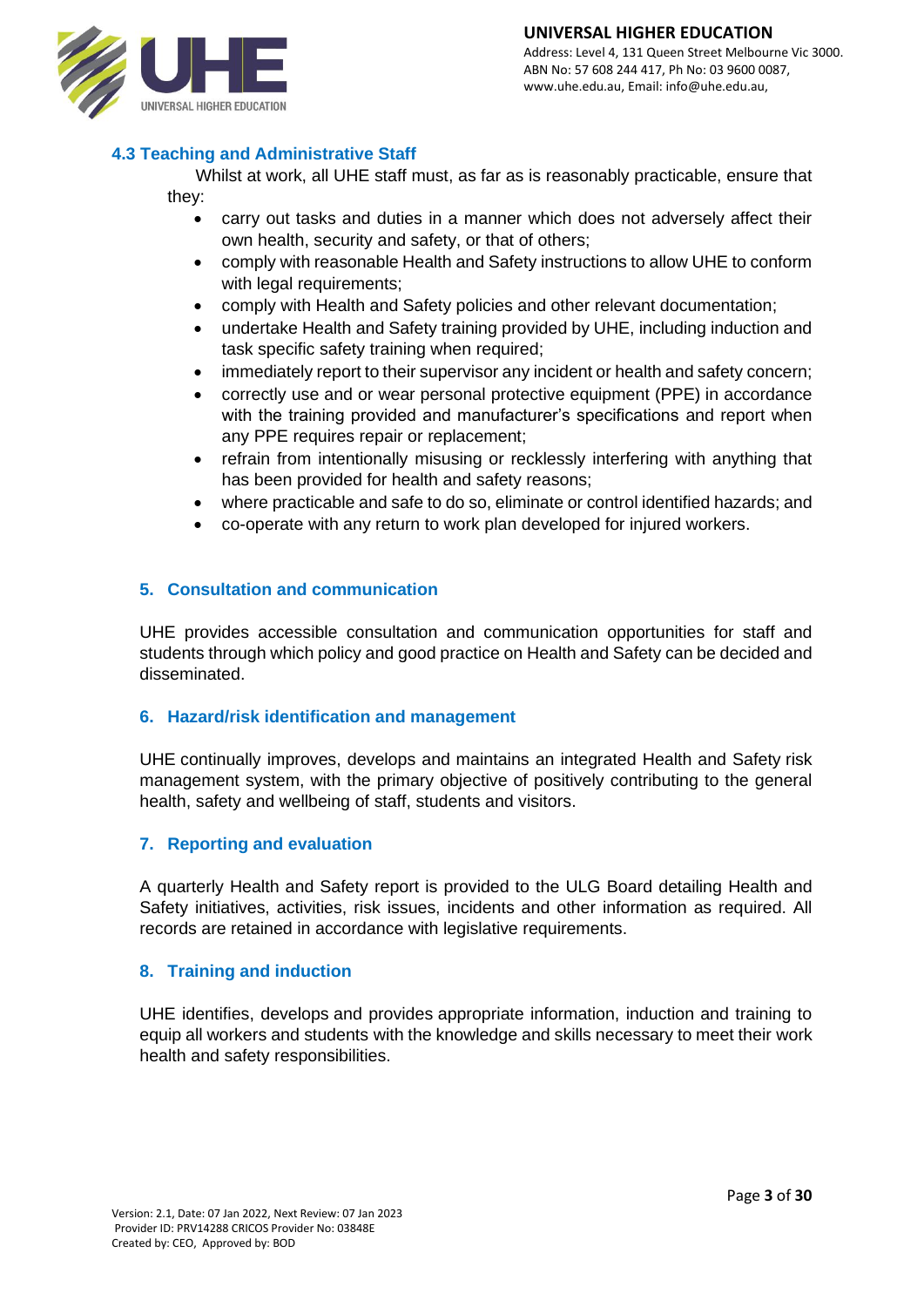

# **9. Workers' Compensation and Rehabilitation**

UHE complies with Workers' Rehabilitation and Compensation legislation. UHE provides opportunities for staff to participate in workplace rehabilitation to facilitate a timely and safe return to normal duties.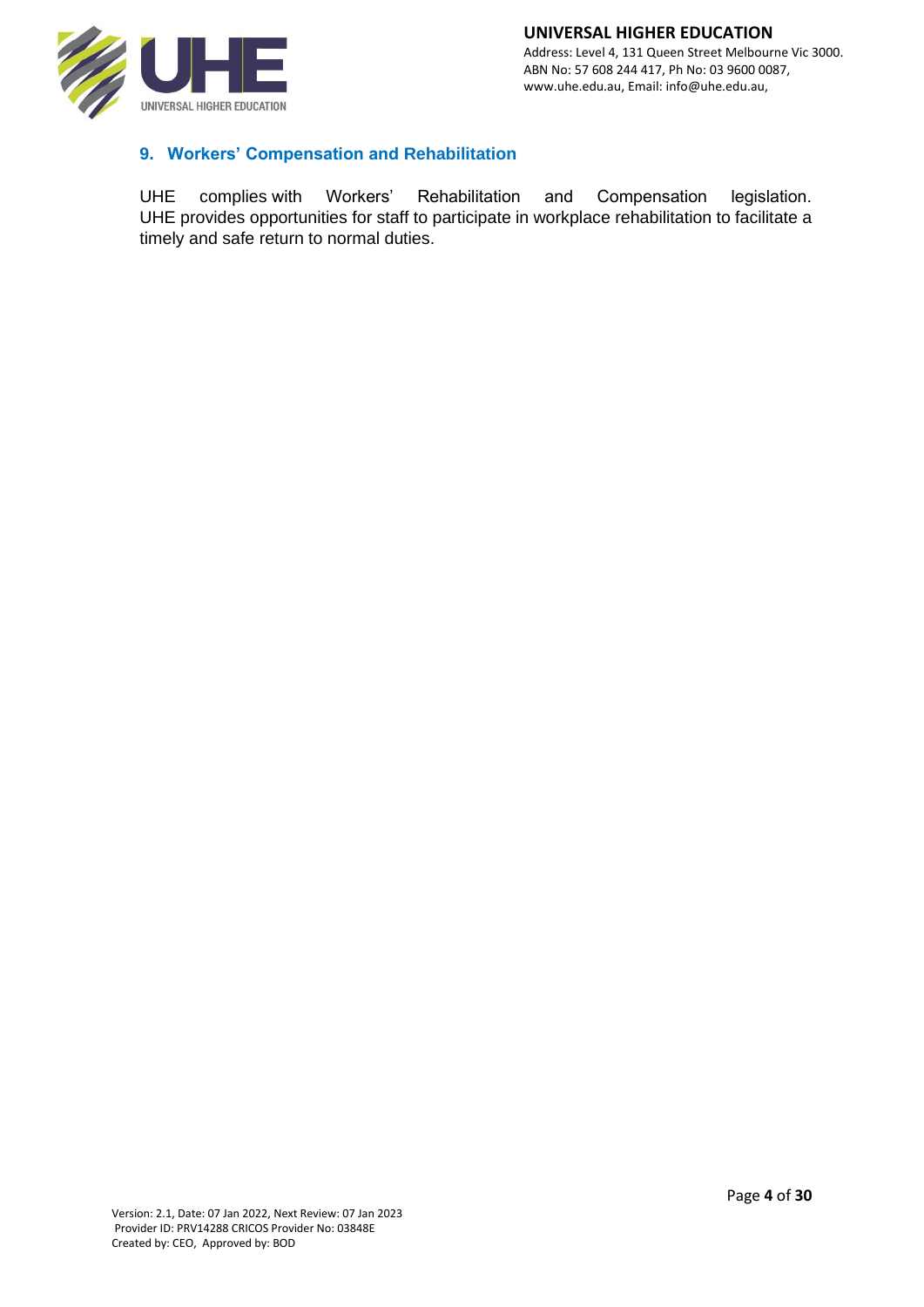

#### **UNIVERSAL HIGHER EDUCATION**

Address: Level 4, 131 Queen Street Melbourne Vic 3000. ABN No: 57 608 244 417, Ph No: 03 9600 0087, www.uhe.edu.au, Email: info@uhe.edu.au,

# **10. Related policies/ documents incorporated into this policy.**

#### **POLICIES, PROCEDURES AND FORMS**

#### **Emergencies and Incidents**

- 10.1 Emergency and Critical Incident Policy
- 10.2 Accident Reporting and Investigation Procedure

#### **Ergonomics**

- 10.3 Ergonomics Policy
- 10.4 Manual handling policy
- 10.5 Manual handling Procedure

#### **First Aid**

- 10.6 First Aid policy
- 10.7 First Aid Procedure

#### **Personal Health and Safety**

- 10.8 Fit for work Policy
- 10.9 Mental Health, Social and Emotional Wellbeing Policy
- 10.10 Occupational Violence and Bullying Policy
- 10.11 Security Procedure

#### **Safe working environment**

- 10.12 Hazardous Substances Policy
- 10.13 Hazardous Substances and Dangerous Goods Procedure
- 10.14 Health and Safety Risk Management Procedure
- 10.15 Housekeeping Procedure
- 10.16 Plant policy

#### **Workplace health and safety**

- 10.17 WHS Consultation Procedure
- 10.18 WHS Issue Resolution Procedure
- 10.19 Workplace Health and Safety Rules
- 10.20 Workplace WHS Inspection Procedures

#### **11. Review**

UHE's Health and Safety Policy is reviewed by the ULG Board every three years, or sooner as determined by the Board. Other related policies referred to above may be reviewed more often as specified in the relevant document.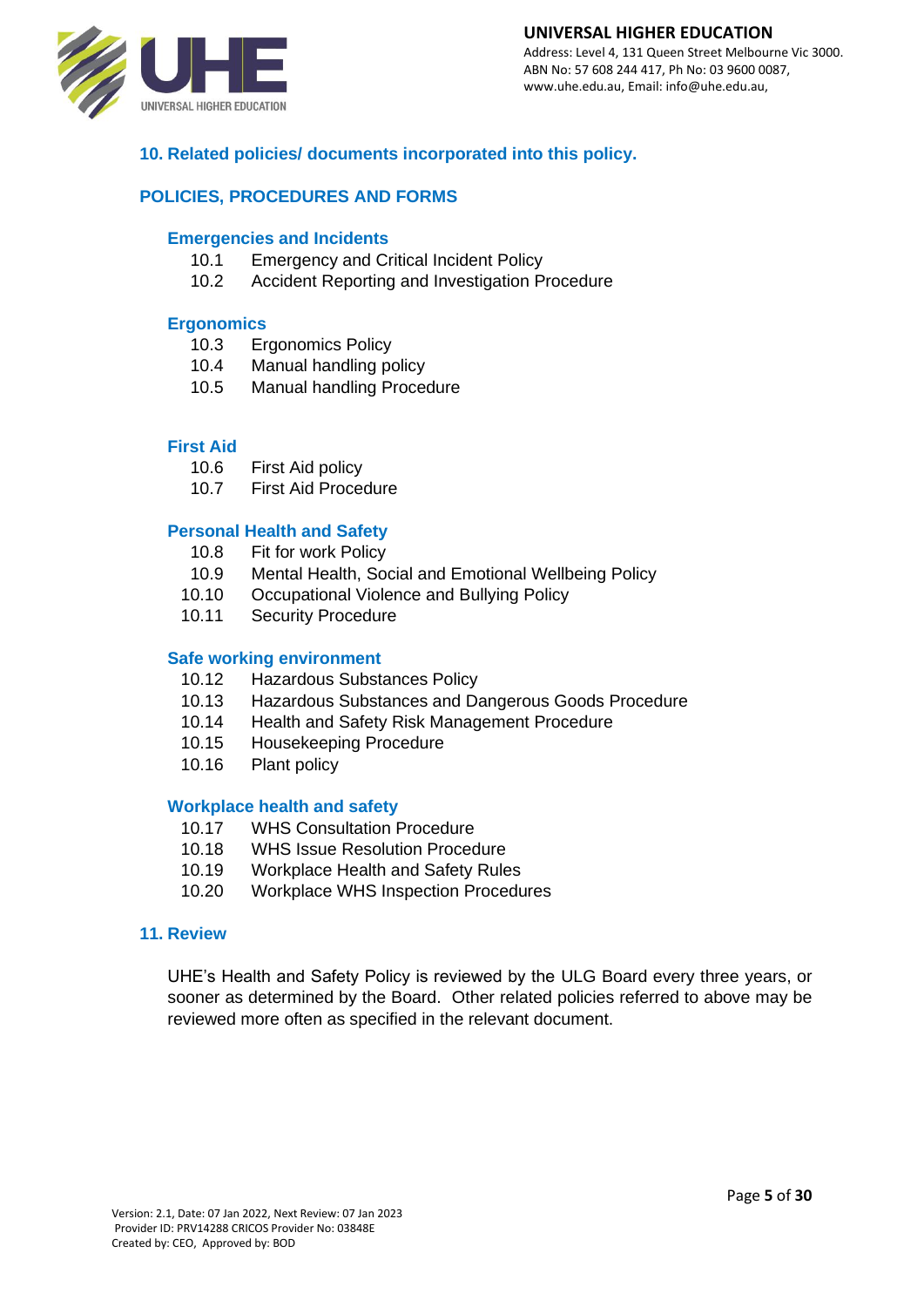

**10.1 Emergency and Critical Incident Policy**

UHE recognises that events occur within and outside UHE campus. These events can get escalated to incident or a critical incident. For event, incident, or critical incident UHE will follow the Critical incident policy.

## **10.2 Accident Reporting and Investigation Procedure**

## **Purpose**

The purpose of this procedure is to describe the process for accident reporting and accident investigation with respect to employees of UHE.

## **Scope**

This procedure applies to all accidents, injuries and/or incidents that occur on campus and worksites in relation to the role of UHE employees and students.

#### **Definitions**

Within the scope of WHS legislation the following terms and definitions are generally used: Incident - a negative sequence of events which results in injury to a person.

Dangerous occurrence – a negative sequence of events which exposes a person in the immediate vicinity to risk of injury.

Australian WHS legislation generally prescribes both notifiable injuries and notifiable dangerous occurrences.

#### **Actions**

- 1. Accident Reporting and Investigation Internal
	- All injuries and dangerous occurrences must be notified to the Supervisor/Manager immediately. UHE shall investigate injuries and dangerous occurrences as appropriate, through the use of the Accident Investigation Report Form. This investigation shall include the classification of injuries, the recording of the incident and investigation to facilitate a satisfactory outcome.

An Accident Investigation Report Form shall be completed by the Supervisor/Manager in consultation with the employee involved. The Executive Manager is also to be notified as soon as is feasible by the relevant Manager.

Records of actions taken shall be maintained and recorded on the Accident Investigation Report Form.

Where an injury/dangerous occurrence have occurred at a client's worksite, then the client shall be notified as soon as practical.

2. Reporting to WorkSafe Victoria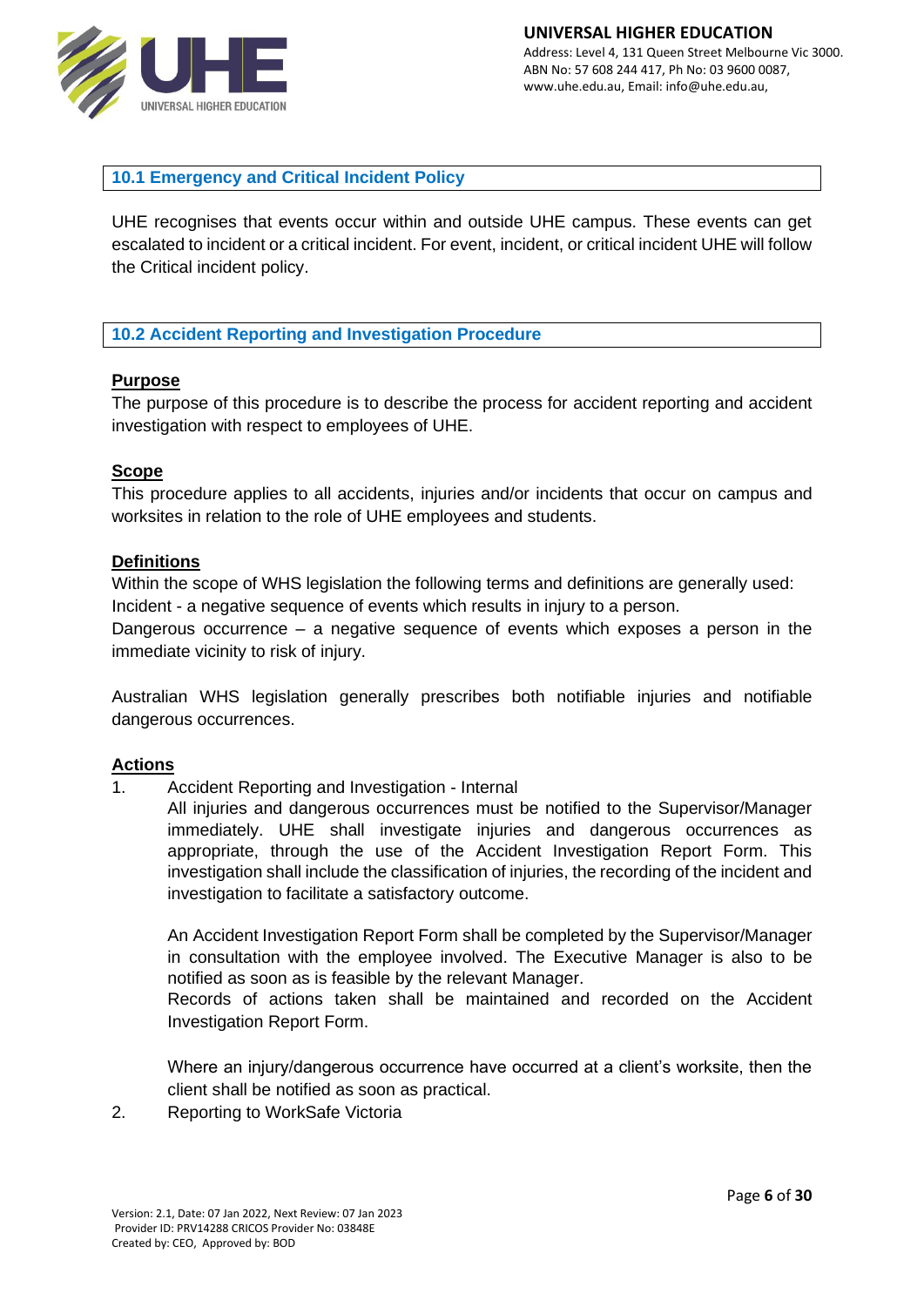

Executive Manager shall determine whether the injury or dangerous occurrence falls within the scope of relevant legislation for reporting to WorkSafe Victoria.

The Executive Manager shall ensure that all prescribed incidents are reported by telephone immediately on becoming aware of such occurrences. As example, prescribed incidents include, but are not limited to:

- Death, amputation, life support requirements, loss of consciousness.
- Damage to plant/machinery.
- Explosion, Fire, Escape of gas, dangerous goods spill.
- Entrapment, burns, collapse of an excavation.

On advice from HR the relevant manager will complete an Incident Notification Form and forward such to WorkSafe Victoria. The site of the incident must remain undisturbed until an inspector arrives or as directed by Worksafe.

Records relating to the reporting of a prescribed notifiable accidents shall be kept by UHE for a period of at least 5 years.

All activities relating to the incident shall be reviewed and investigated to determine if procedures/safe work practices need to be updated.

## **Review**

UHE's Incident Reporting and Investigation Procedure is reviewed by Executive Manager every three years, or sooner as determined by the Board.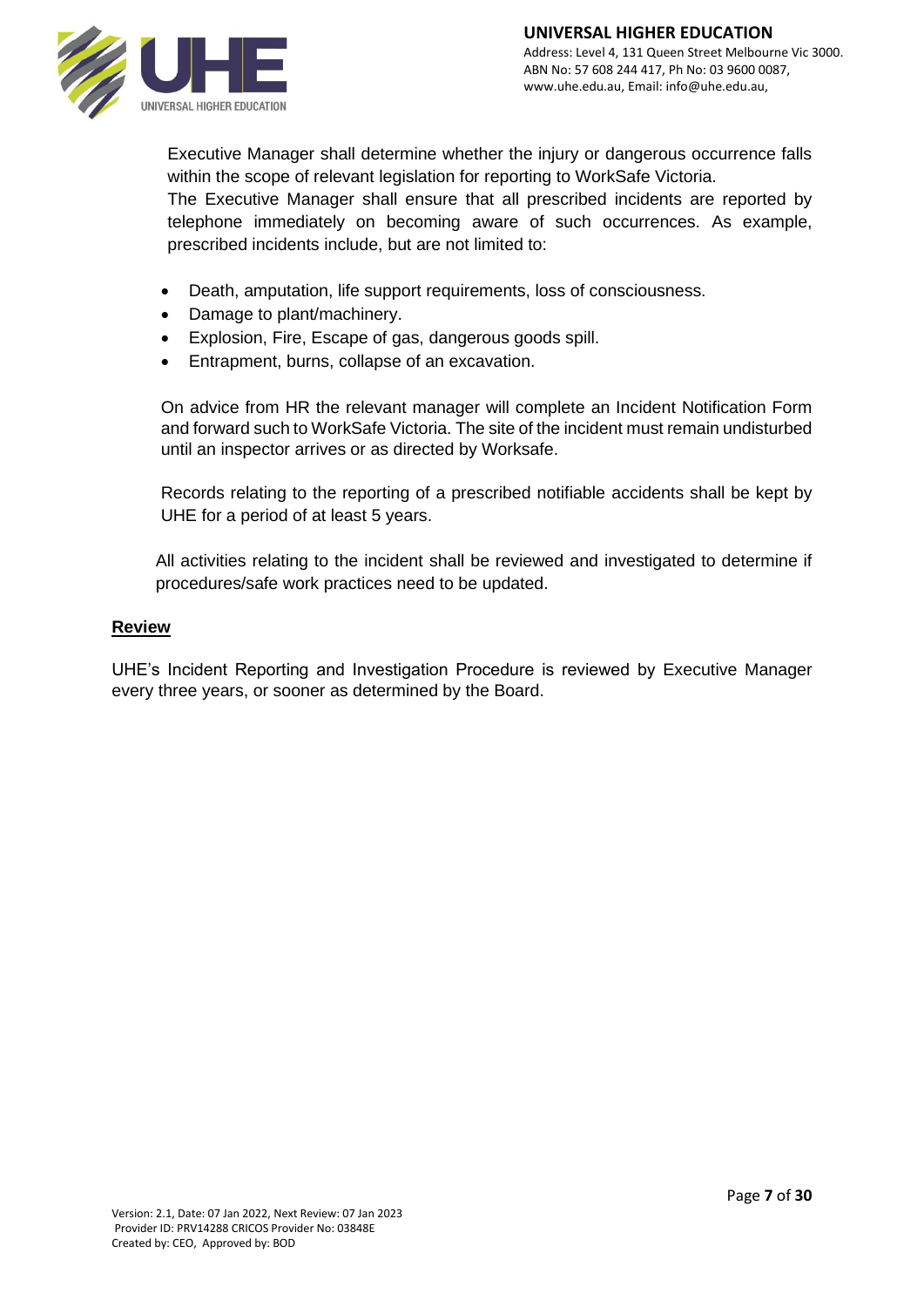

# **10.3 UHE Ergonomics Policy**

#### **Purpose**

UHE is committed to creating a safe work place through the adoption of consistent ergonomic principles for all tasks involving workstations.

# **Scope**

This policy applies to all ergonomic furniture used within UHE for clerical and screen based workstations.

#### **Provisions**

All workstations must be ergonomically correct where any screen based equipment is used, including portable computers.

All ergonomic furniture and associated equipment must comply with Australian Standard AS 3590.2 - "Screen based work stations - Part 2: Work station Furniture", and the Occupational Health and Safety Act, Code of Practice for Manual Handling (Occupational Overuse Syndrome)

#### **Responsibilities**

It is the responsibility of managers/supervisors to ensure staff are provided with appropriate tools and materials for office work duties and receive appropriate training on the correct usage of ergonomic equipment at induction and when changes in duty or equipment occur.

#### **Individual staff requirements**

Where an individual staff member has made known to their manager a medical condition (eg shoulder or neck injury, carpel tunnel or disc bulge), HR will carry out a more thorough ergonomic assessment and make recommendations for improvement to the ergonomics where possible and ensure implementation of the recommendations.

#### **Occupational overuse syndrome**

Occupational Overuse Syndrome is caused or aggravated by repetitive movement or sustained or constrained posture. Managers are responsible for implementing strategies to prevent Occupational Overuse Injuries which shall include a review of:

- Job design
- Work organisation
- Supervision and training; and
- The ergonomic design of workstations.

Managers will be trained in and implement the following:

• Staff positions should incorporate a variety of tasks which allow variation in movement and posture. A mix of repetitive or static work, and non-repetitive work should be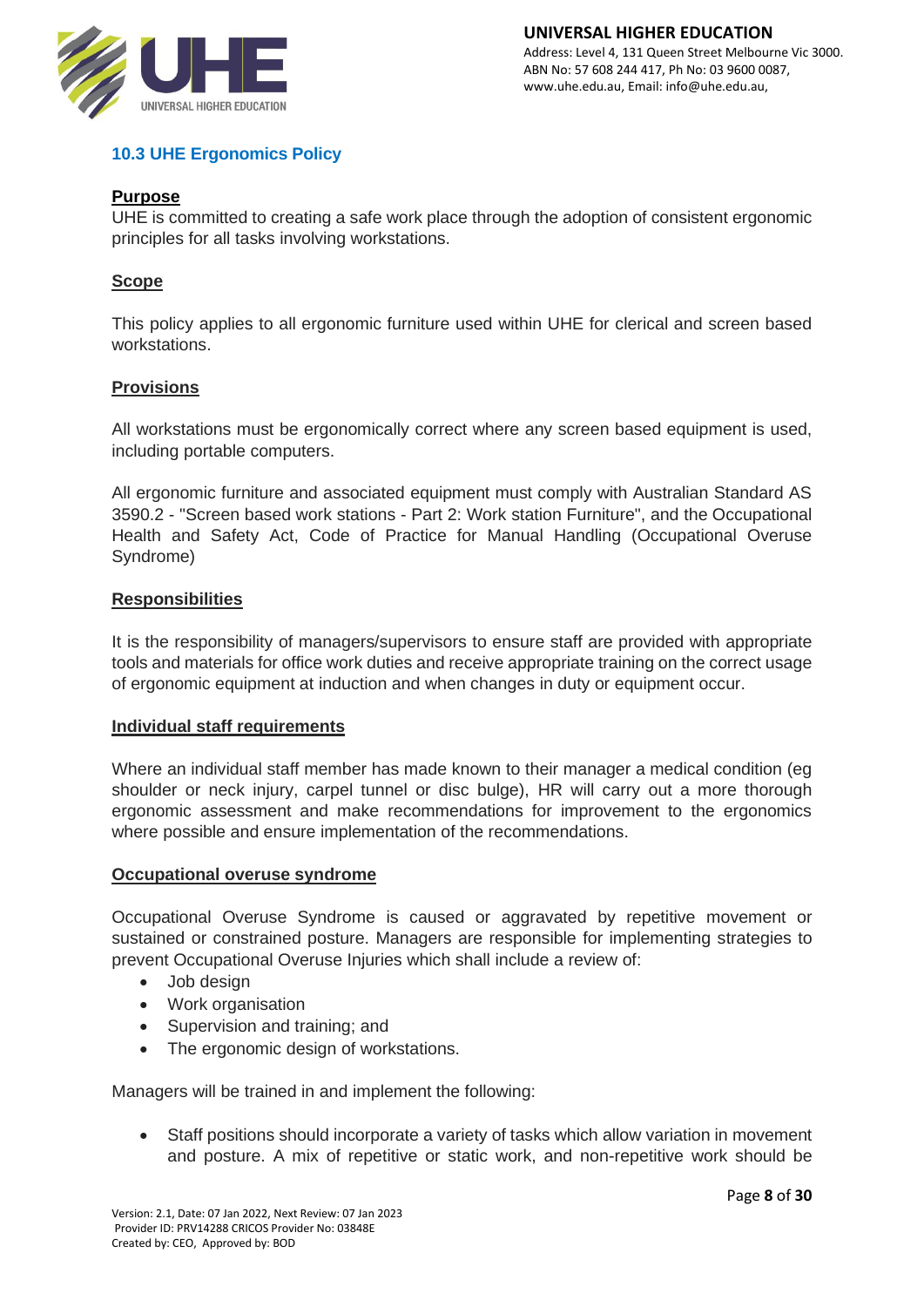

included.

- No employee should be required to continually type or enter data for more than 5 hours per day.
- Where the job involves a major component of keyboard work, or other task using the same muscle group, frequent rest breaks should be taken.
- Where a variety of alternative tasks are not available, it is important to have more breaks away from the task. Doing exercises during breaks can assist in providing a variety of postural changes and movement for muscles.

## **Review**

UHE's Ergonomics Policy is reviewed by Executive Manager every three years, or sooner as determined by the Board.

# **10.4 Manual Handling Policy**

#### **Purpose**

UHE is committed to providing a safe working environment by ensuring that manual handling tasks are undertaken as safely as possible.

#### **Definition**

Manual handling means any activity requiring the use of force exerted by a person to lift, push, pull, carry or in some way move or restrain any object. Manual handling tasks can have the potential to pose a risk of injury.

## **Provisions**

UHE has involvement with a number of tasks that require manual handling of items which if not properly managed, have the potential to cause injury. Consequently, UHE will ensure, so far as is practicable:

- Any plant and equipment used in the workplace is designed, constructed and maintained to be safe and without risk to health and safety when manually handled.
- Work practices involving manual handling are designed, implemented and maintained to be safe and without risk to health and safety.
- The working environment is designed, constructed and maintained to facilitate safe manual handling practices.

UHE will follow the guidelines established by relevant manual handling regulations to identify and assess risk factors, and determine appropriate control measures.

All employees will observe all instructions and directions relating to manual handling activities and report any known hazards to their immediate supervisor. All manual handling tasks identified as unacceptable potential injury risks will be assessed and appropriate control measures implemented. Safe work procedures will be developed in consultation with employees.

This policy will be regularly reviewed in the context of legislative and organisational changes.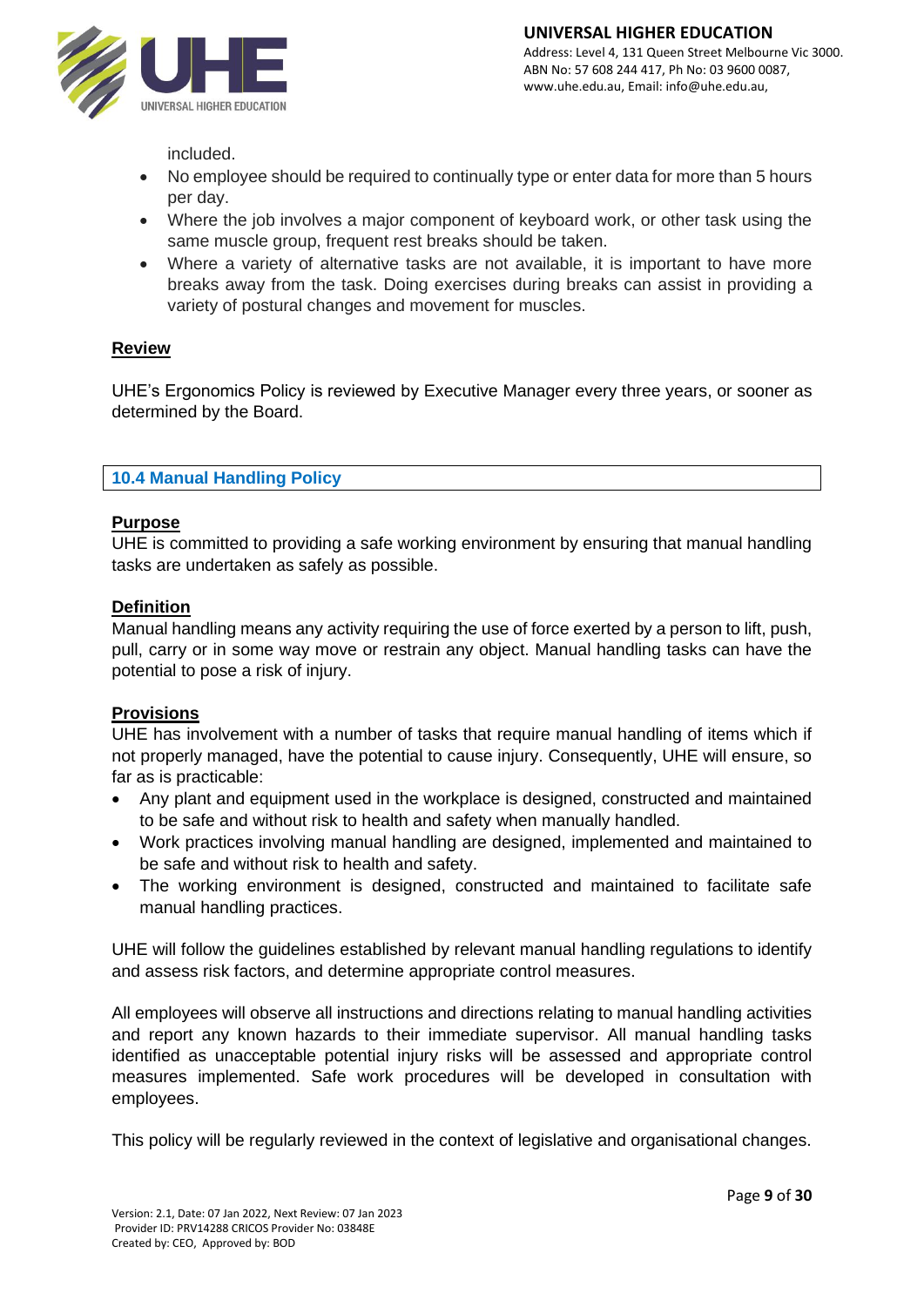

# **Review**

UHE's Manual Handling Policy is reviewed by Executive Manager every three years, or sooner as determined by the Board.

# **10.5 Manual Handling Procedure**

## **Purpose**

This procedure addresses issues to minimise the risk of manual handling injuries.

## **Scope**

Injury from manual handling is a significant issue across all industries. Manual Handling involves more than just the lifting and/or carrying of weights. It can include **any activity requiring the use of force (muscular effort) exerted by a person to lift, push, pull, carry or otherwise move or restrain any moving or stationary object**. Typical injuries that might occur include sprains, strains, back pain etc.

Only a very small number of manual handling injuries are caused by lifting heavy weights. Often, seemingly simple activities such as repetitive reaching, twisting and bending, as well as poor sitting, standing and typing postures can contribute to an injury occurrence.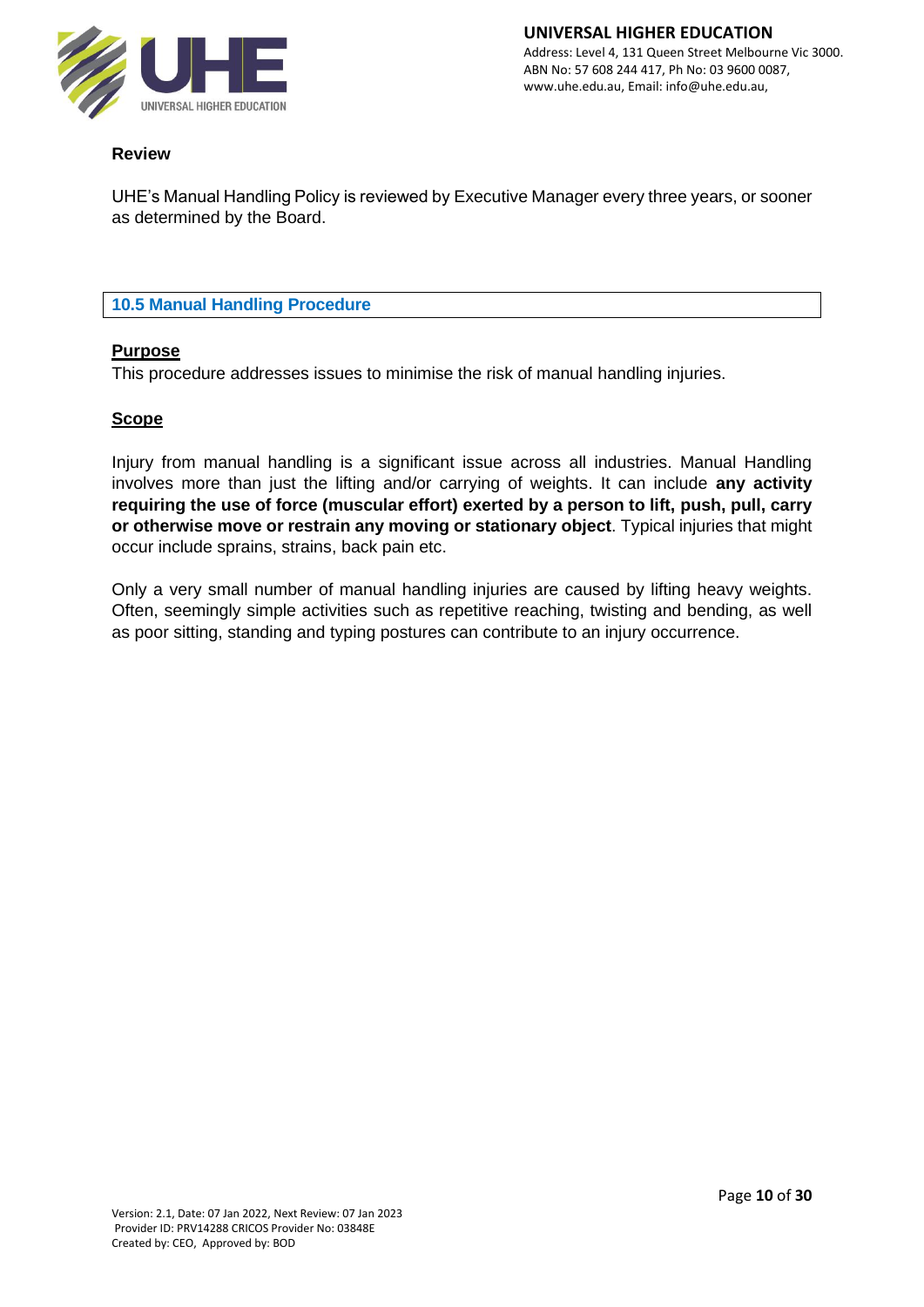

# **Actions**

**Supervisors and managers have a responsibility to ensure that all staff under their control follow correct manual handling procedures**. This duty extends not only to proactive strategies to prevent manual handling injuries during normal duties, but also after an employee has returned to work following either an injury, a period of annual leave, or an extended absence.

UHE shall ensure that all relevant employees undergo suitable training and have suitable supervision with respect to manual handling issues.

As part of the consultative process, UHE will consult with employees, to identify, assess, and control risks arising from manual handling activities in the workplace. Therefore, managers and supervisors are encouraged to use the Code of Practice for Manual Handling and discuss manual handling activities. Any task meeting the criterion for hazardous manual handling requires a risk assessment to be conducted to confirm whether or not a legitimate risk exists. All tasks where a manual handling risk is indicated shall, as far as reasonably practicable, be effectively controlled without reliance on manual handling techniques.

In determining appropriate controls, those employees involved in the specific task being assessed shall be consulted. Where changes are initiated, management shall provide training and/or awareness sessions to staff involved.

Competency in managing manual handling involves being aware of the hazards, using the appropriate controls and not taking risks. Once manual handling risks are assessed, appropriate controls shall be developed in consultation with employees involved. Once new processes have been implemented, they shall be monitored for effectiveness and reviewed to ensure safety.

All relevant employees shall undergo appropriate training and/or awareness sessions on the risks associated with manual handling in the employer's business.

## **Key Manual Handling Principles**

Whenever and wherever possible mechanical aids such as trolleys are to be used for moving items. However, there are times when manual handling will be necessary. Employees are to assess all manual handling tasks with reference to their own capabilities and request assistance where required. Before the handling occurs the person involved should consider the nature of the load and the distance that the load is to be moved.

Employees involved in manual handling tasks are to always use the following basic principles of manual handling:

- 1. Keep the spine in its three natural curves.
- 2. If arching over use the cantilever technique.
- 3. Keep the load close to the body.
- 4. Don't twist the trunk pivot with the feet.
- 5. Lift the load smoothly don't jerk.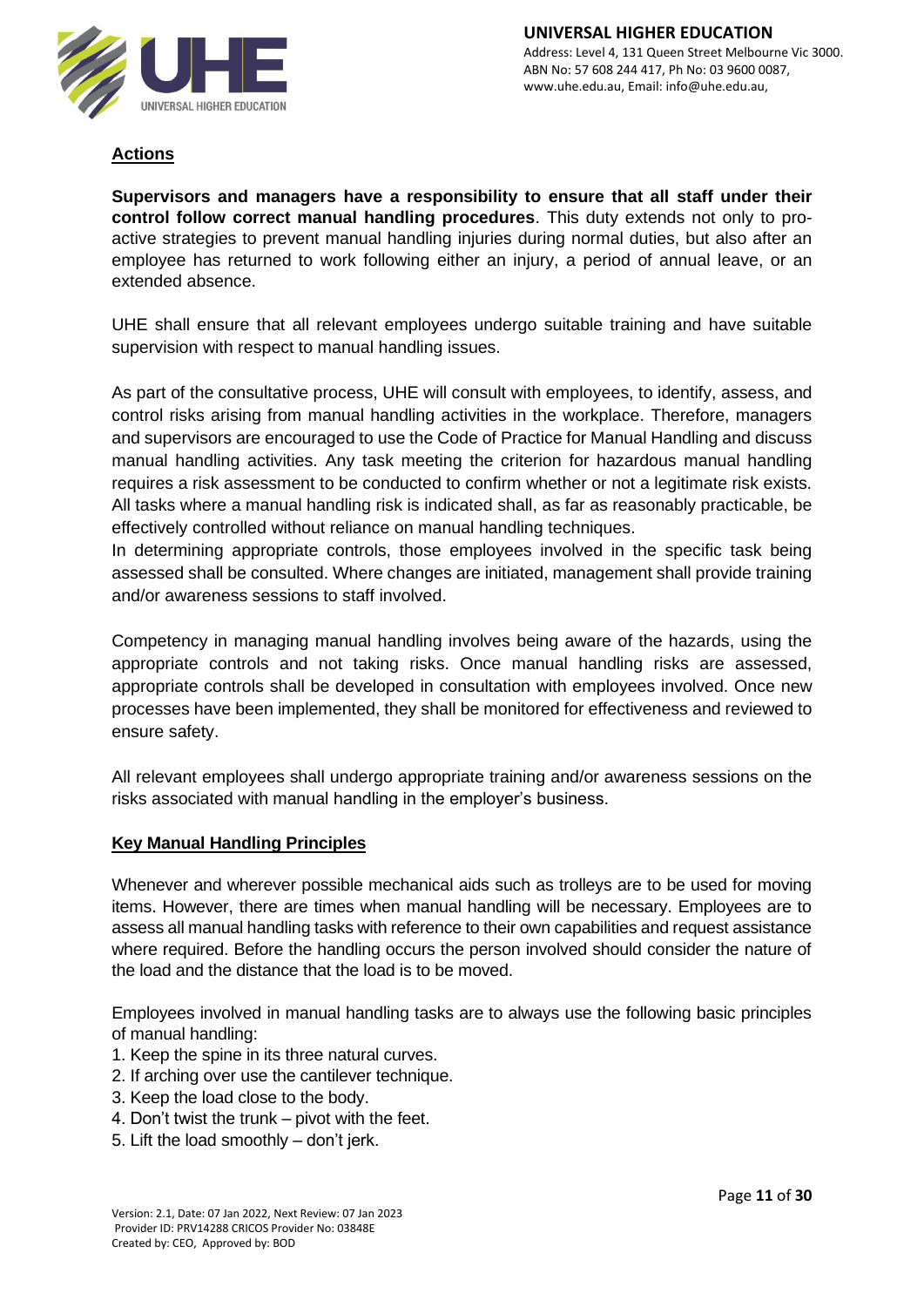

# **Review**

UHE's Manual Handling Policy is reviewed by Executive Manager every three years, or sooner as determined by the Board.

#### **10.6 First Aid Policy**

## **Purpose**

The purpose of this policy is to prescribe how UHE will provide a safe working environment through the administration of appropriate first aid.

#### **Definition**

First aid is the emergency care of the sick or injured.

#### **Provisions**

UHE will ensure that, as far as reasonably practicable, the provisions of any relevant Regulation, Compliance Code, or Code of Practice for first aid in the workplace are implemented.

UHE will also use the risk assessment approach to determine appropriate provision for a first aid service in its workplace, including the number of first aiders required and the level of training, and the number of first aid kits and their contents. The appropriate level of first aid services will be reviewed on a yearly basis, or sooner if thought necessary.

UHE will ensure that persons designated as first aiders receive an appropriate level of training for their role, and will also supply all first aid kits and ensure the contents are relevant to the level of training received by first aiders. Each first aider will have care of a first aid kit and each first aider will be responsible for suitably maintaining the contents of the first aid kit in their care, and ensuring their first aid qualifications remain current.

The principles of safe first aid/universal precautions must be practiced by all first aiders. All first aiders are encouraged to be immunised against Hepatitis B on a voluntary basis. The cost of this will be met by UHE. Analgesic tablets such as Panadol will neither be possessed nor distributed by a first aider.

The relevant first aiders for UHE will have their names and locations posted on a notice board on each level of the building occupied by UHE.

First aiders are required to record in writing the basic details of all injuries resulting in the request for first aid treatment. All first aid treatments will be recorded by the relevant first aider and confidentiality of personal information regarding first aid treatment will be maintained by first aiders. If a person is wearing a "medi-shield" or like bracelet then it is permissible for the first aider to seek to access this information.

Whenever a first aider judges that the injured person requires further medical attention the first aider will notify their immediate supervisor. If necessary, transportation (not meaning ambulance) for medical treatment will be provided by UHE at its expense. If an ambulance is required, the cost will be borne by the patient.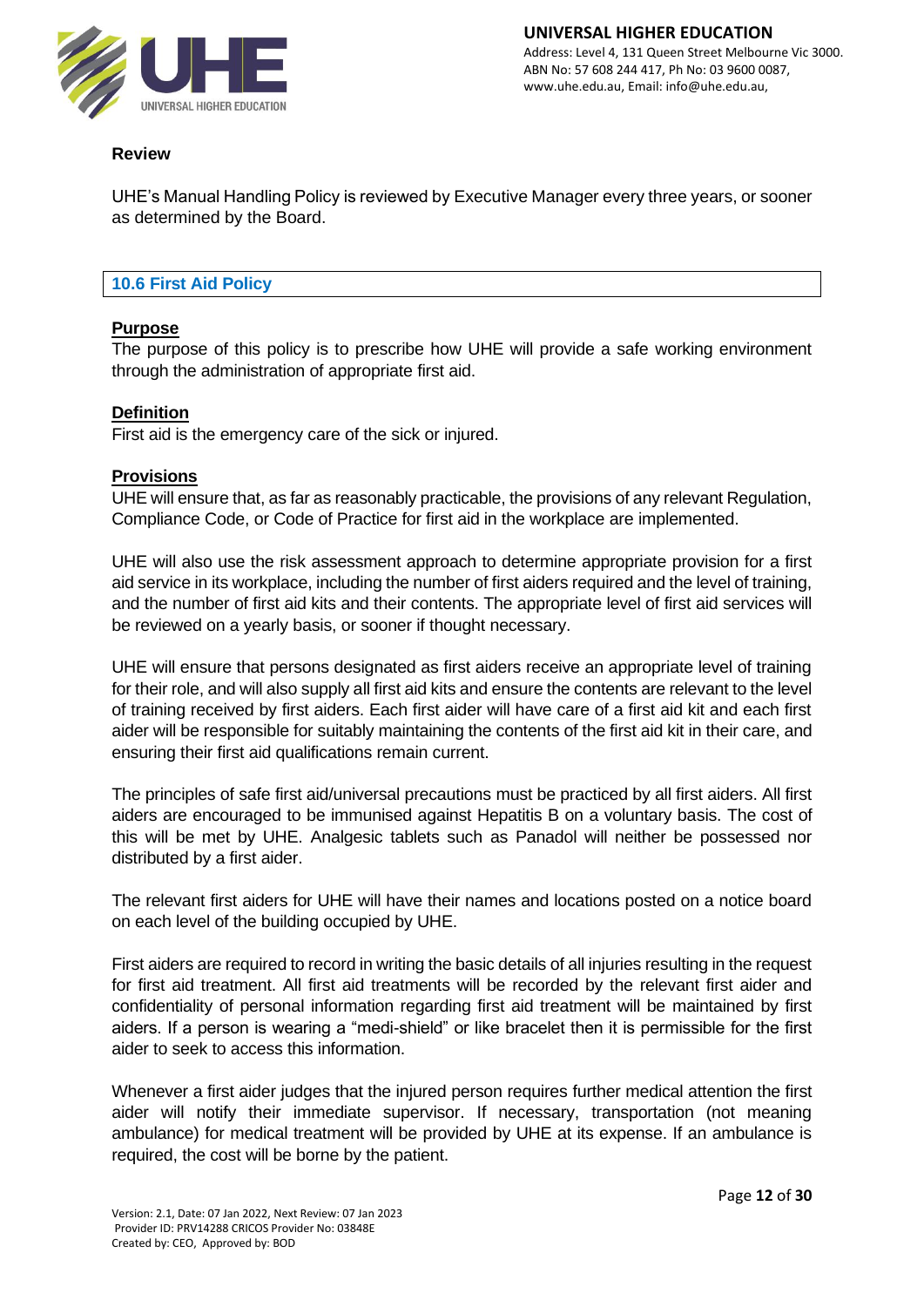

The legal liability for the actions of first aiders, intended in good faith – and without malicious and vindictive intention, is with UHE.

#### **Review**

UHE's First Aid Policy is reviewed by Executive Manager every three years, or sooner as determined by the Board.

#### **10.7 First Aid Procedure**

#### **Purpose**

The purpose of this procedure is to describe the first aid system that is in place for all UHE employees.

#### **Scope**

This procedure applies to all worksites where UHE employees work.

## **Actions**

UHE shall ensure that all employees are provided with appropriate access to First Aid facilities, services and supplies. UHE recognises that it is important to ensure that employees can gain quick access to first aid kits and facilities in the event of an injury/illness.

Access to a first aid kit will vary depending upon the work situation of an employee:

- WORKING IN A NON-REMOTE / NON-ISOLATED SITUATION UHE shall provide employees with access to first aid facilities.
- WORKING IN A REMOTE / ISOLATED SITUATION Where an employee is working in a remote or isolated rural area where there could be potentially life-threatening delays in obtaining medical assistance, a specialised first aid kit, designed for remote locations, will be provided to the employee.
- COMPANY MOTOR VEHICLE USE A first aid kit will be supplied in every company car.

The designated first aiders are responsible for notifying UHE when stocks in the first aid kit need replenishing or replacement.

All designated first aiders shall be provided with at least level 2 first aid training. This training shall be reviewed every 3 years. More specialised training, to at least level 3, shall be provided for employees working in remote or isolated locations. Records of first aid training shall be maintained.

Any incident or accident requiring first aid treatment should be reported to management. A record of what first aid treatment was undertaken shall be noted and communicated to UHE.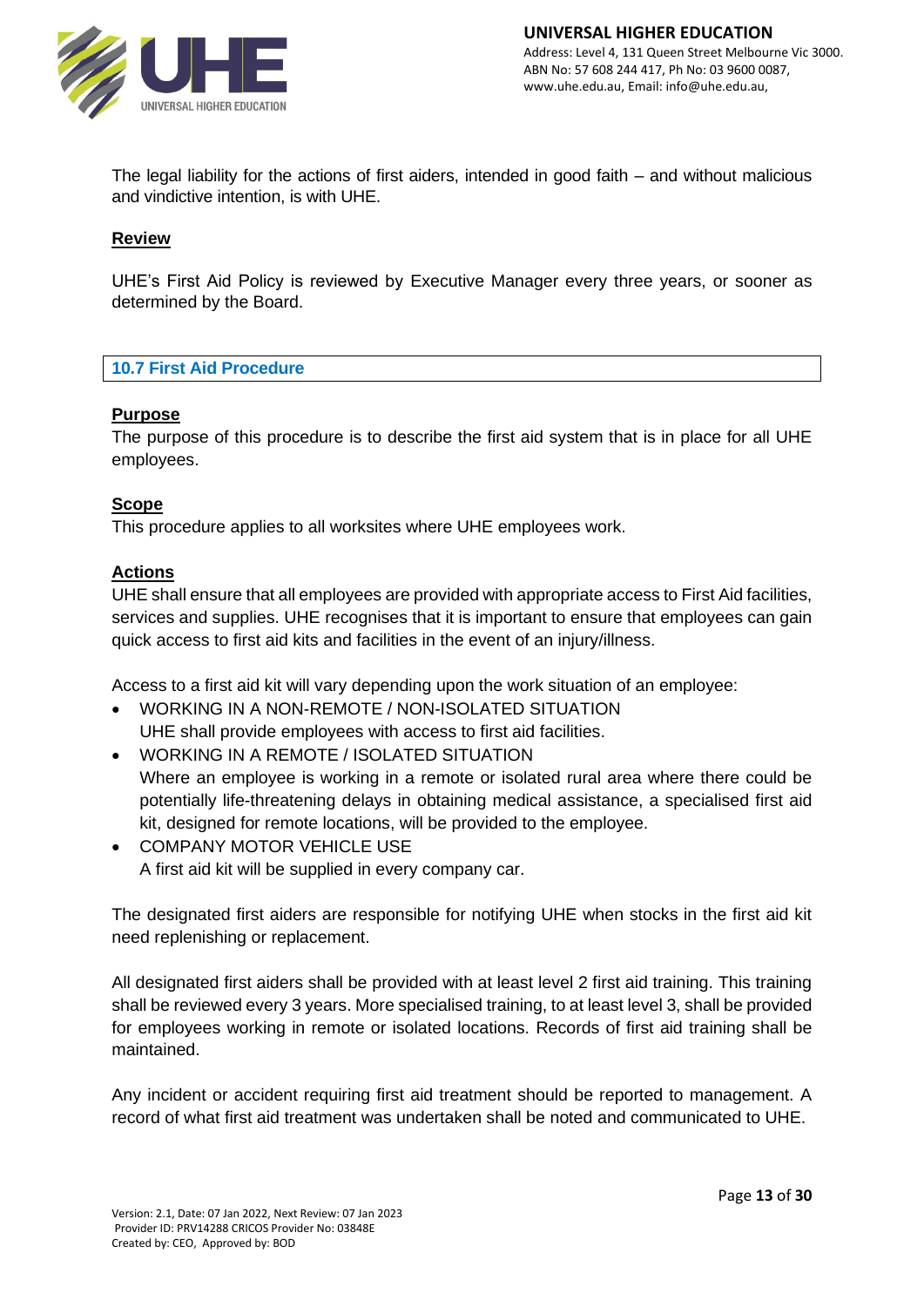

# **Review**

UHE's First Aid Procedure is reviewed by Executive Manager every three years, or sooner as determined by the Board.

# **10.8 Fit for Work Policy**

# **Purpose**

In accordance with the WHS Act 2004 UHE has a duty of care to ensure the health, safety and welfare of all employees at work. Employees also have a responsibility under relevant WHS Acts to follow instructions and co-operate with UHE whilst at work, and not put themselves or others at risk. The Fitness for Work Policy seeks to ensure that an employee is in a state (physical, mental, and emotional) which enables them to perform assigned tasks competently and in a manner which does not threaten the health and safety of themselves or others. This policy covers only those situations in which an employee is having observable difficulty performing his/her work duties in a manner that is safe for the employee and/or for his/her co-workers. Possible issues include substance abuse (drugs or alcohol), effects of prescribed medication, fatigue, psychological impairment ("stress"), and emotional effects of personal issues.

# **Employee obligation to present for work fit for duty**

As a condition of their employment employees are obliged to present for work in a fit state, including appropriate behavior, so that in carrying out normal work activities they do not:(i) subject themselves or their co-workers to unnecessary risks to health and safety; (ii) inhibit their ability to fulfill the requirements of their position; or (iii) inhibit the ability of their co-workers to fulfill the requirements of their positions.

## **Supervisor and employee obligations**

All UHE managers/supervisors are responsible for ensuring that no employee commences or continues duty if that employee appears to be affected by alcohol, illegal drugs, medication or other substances which may reasonably be considered to lead to a safety risk or an inability to fulfill the requirements of the position. Where an employee presents for duty and appears to the manager/supervisor to not be in a fit state to carry out their normal duties, then UHE reserves the right to (i) stand down the employee; (ii) remove the employee from the work site; and (iii) seek advice from a medial practitioner on the employee's fitness for duty.

# **Prescribed drugs and medications**

Prior to the commencement of work employees are required to notify their manager/supervisor of consumption of alcohol or prescribed or over-the-counter medications that may impair their ability to perform the work. The employee should obtain and provide advice to the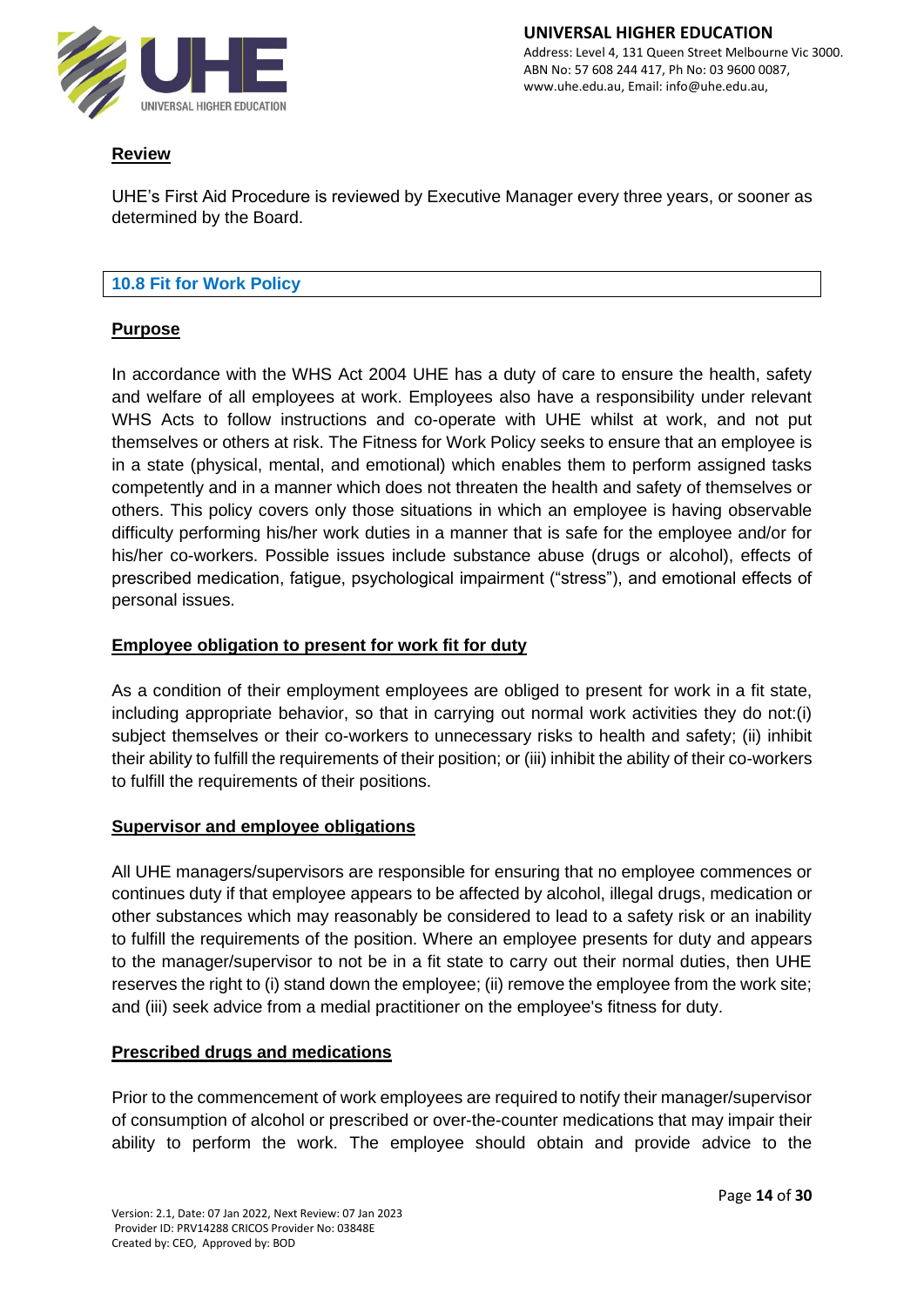

manager/supervisor from a doctor or pharmacist as to any effects the prescribed drug may have on work performance.

# **Use of UHE vehicles and/or equipment**

It is the responsibility of both managers/supervisors, and employees also, to ensure that an employee who appears to be influenced by alcohol, illegal drugs or other prescribed or overthe-counter medication does not drive a UHE vehicle or be placed in control of plant or equipment.

## **Procedures for Managerial Employees**

Where a manager/supervisor considers, on the work performance and/or behavioral evidence before them, that an employee appears to exhibit signs of possible impairment at work then the manager/supervisor will intervene. The Manager/supervisor will: (i) speak to the employee away from the hearing of other employees, and advise them that their appearance, work performance and/or behavior is causing concern and that the manager/supervisor considers that they appear to be unfit for work; (ii) seek clarification or explanation from the employee to ascertain the reasons for their appearance, unsatisfactory work performance and/or behavior; (iii) if the manager/supervisor is satisfied with the explanation given by the employee and believes that the employee is able to continue work safely and without causing risk to others, the manager/supervisor will so advise the employee; (iv) if the manager/supervisor is still of the opinion that the employee is unfit for work to the extent that they cannot work safely and without causing risk to others, the situation will be immediately referred to the Head, Executive Manager for advice and action.

Where the Head, Executive Manager meets with the employee, the employee will be advised that they are entitled to have a nominated observer in attendance if they so require. Where fatigue, psychological stress, or prescribed medication is the identified factor the employee will be stood down and offered transport home (e.g., taxi). UHE will meet reasonable travel costs. The outcome will be an agreement reached with the employee to ensure the employee can perform future assigned work competently. If the Head, Executive Manager observes behavior which would lead them to consider the employee is under the influence of alcohol or another substance, then UHE reserves the right to: (i) refer the employee to a medical practitioner for assessment of the employee's fitness for duty; (ii) suspend the employee with pay while the situation is investigated; (iii) offer transport home (e.g., taxi) to the employee. UHE will meet reasonable travel costs. The employee is to be advised in writing that, on the next day or as soon after the event as practicable, the incident will be discussed with themselves, their Manager/Supervisor, and the Head, Executive Manager .A nominated observer may attend if requested by the employee. The outcome will be an agreement reached with the employee to ensure the employee can perform future assigned work competently.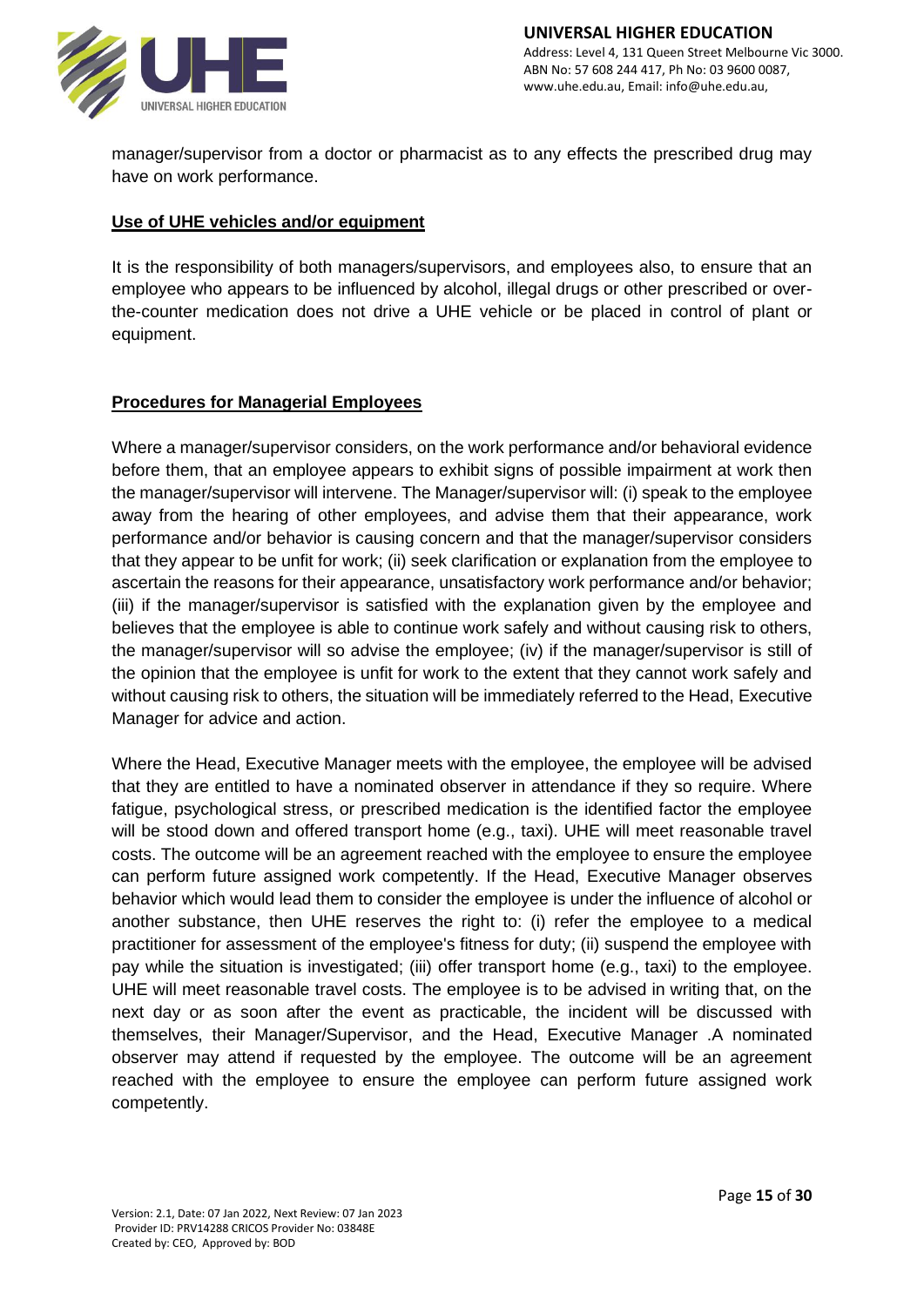

# **Breach of Policy**

Any manager/supervisor who knowingly permits employees to work whilst under the influence of drugs or alcohol may be subject to disciplinary action. A breach of this policy by an employee may lead to disciplinary action being taken against that employee. Failure of an employee to comply with a directive to stand down from work will result in disciplinary action. Failure of an employee to work in accordance with any resulting work performance agreement may result in termination of employment.

# **Employee Assistance**

UHE recognises drug or alcohol dependency as a treatable condition. Employees who suspect they have an alcohol or drug dependency are encouraged to seek advice, and to follow appropriate treatment promptly before it results in job performance problems. UHE Management will provide advice and assist in securing appropriate treatment. Strict confidentiality will be maintained and Employee Assistance costs, for the first 2 counselling visits, will be met by UHE. No employee with drug or alcohol dependency will be terminated due to the request for help in overcoming that dependency or because of involvement in a rehabilitation effort

## **Review**

UHE's Fitness for Work Policy is reviewed by Executive Manager every three years, or sooner as determined by the Board.

## **10.9 Mental Health, Social and Emotional Wellbeing Policy**

## **Purpose**

The purpose of this policy is for UHE to establish, promote and maintain the mental health social and emotional wellbeing of all staff and students through workplace and campus practices, and encourage staff and students to take responsibility for their own mental health social and emotional wellbeing.

UHE believes that the mental health social and emotional wellbeing of our staff and students is key to college's success and sustainability.

## **UHE Goals:**

- To build and maintain a workplace environment and culture that supports mental health social and emotional wellbeing and prevents discrimination (including bullying and harassment).
- To increase employee and students' knowledge and awareness of mental health social and emotional wellbeing issues and behaviours.
- To reduce stigma around depression and anxiety in the workplace and on campus.
- To facilitate employees and students' active participation in a range of initiatives that support mental health social and emotional wellbeing.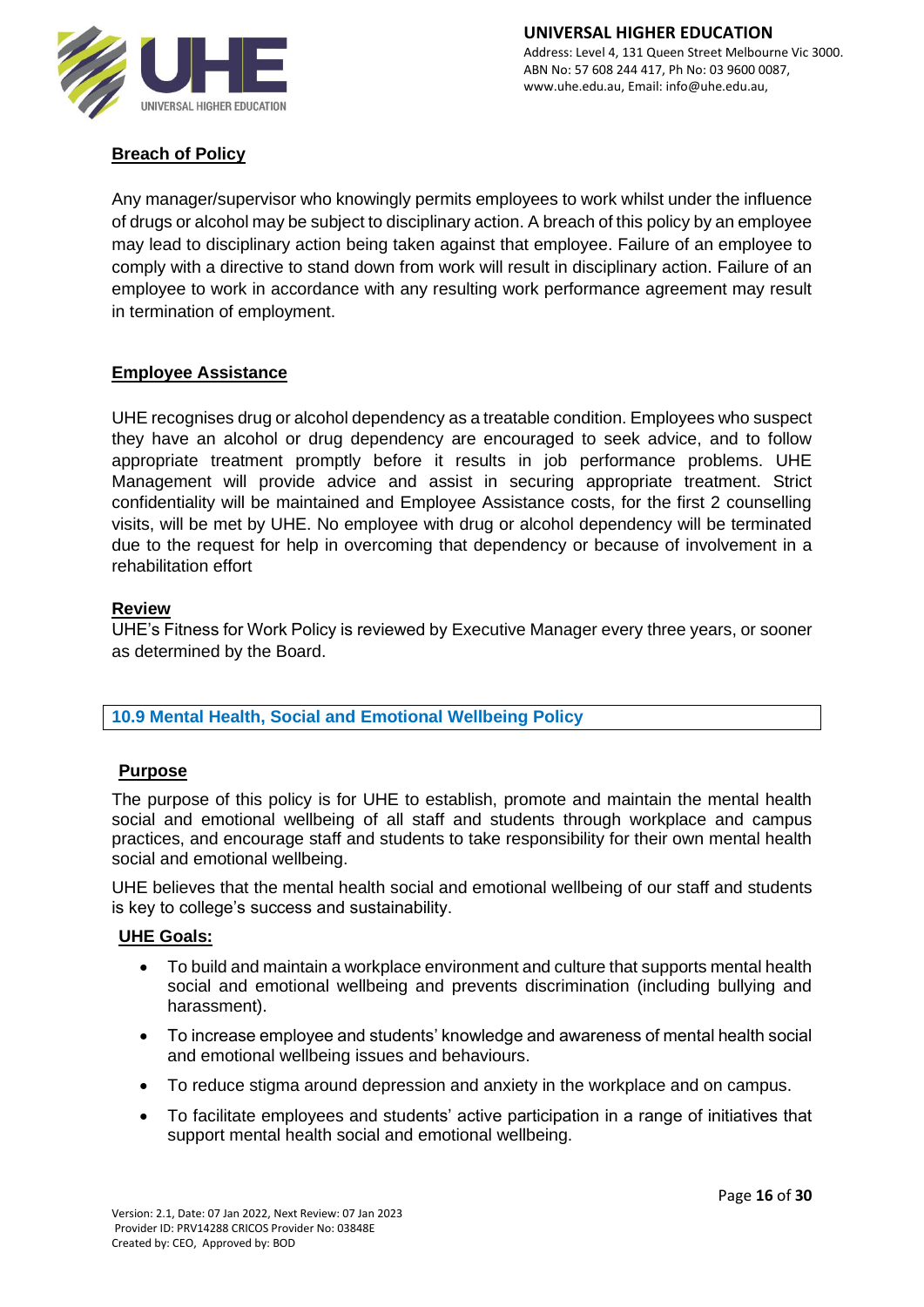

# **Scope**

This policy applies to all employees and students' of UHE, including contractors and casual staff.

# **Responsibility**

All employees and students are encouraged to:

- understand this policy and seek clarification from management where required
- consider this policy while completing all duties and at any time while representing UHE
- support fellow workers and students' in their awareness of this policy
- support and contribute to UHE's aim of providing a mentally healthy and supportive environment for all workers and students.

All employees and students' have a responsibility to:

- take reasonable care of their own mental health social and emotional wellbeing, including physical health
- take reasonable care that their actions do not affect the health and safety of other people in the workplace.

UHE Staff have a responsibility to:

- ensure that all workers and students are made aware of this policy
- actively support and contribute to the implementation of this policy, including its goals
- manage the implementation and review of this policy.

## **Communication**

UHE will ensure that:

- all employees receive a copy of this policy during the induction process
- this policy is easily accessible by all members of the organisation
- employees are informed when a activity aligns with this policy
- employees are empowered to actively contribute and provide feedback to this policy
- employees are notified of all changes to this policy.

## **Procedure**

The procedure, supports the policy and focuses specifically on staff and students' mental health social and emotional wellbeing and the responsibilities and actions associated with:

- Mental health and wellbeing promotion developing an inclusive approach to promoting mental health and wellbeing, to create a supportive school environment that develops and sustains all students' social and emotional capabilities and promotes positive mental health and wellbeing.
- Early intervention implementing strategies that help to identify and intervene early with staff and students who may be at increased risk of developing social and emotional issues or mental health difficulties.
- Specialised intervention and case management intervening when staff and students may be at significant risk of developing mental health difficulties, present with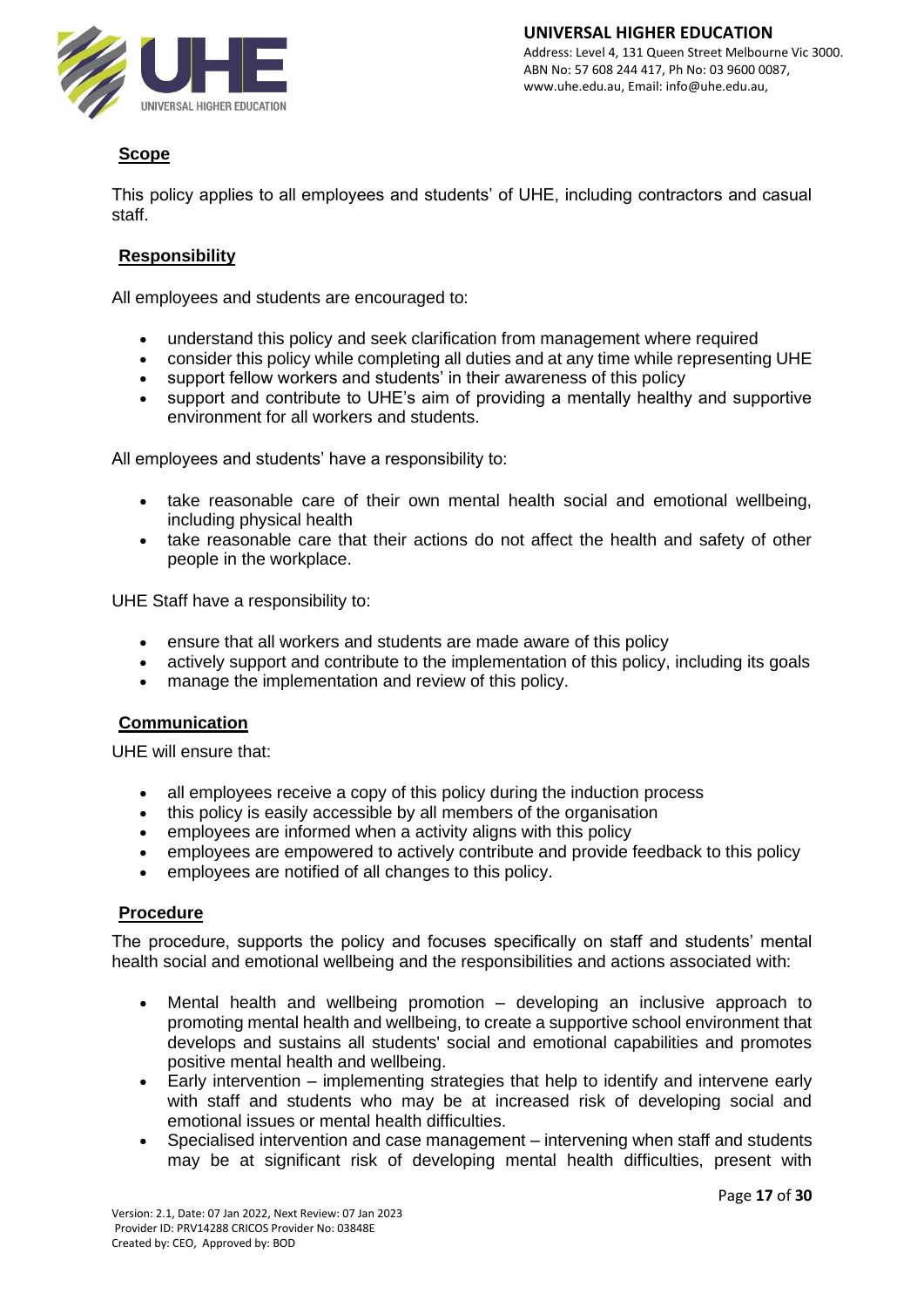

suspected mental health difficulties or are diagnosed with mental illness and require specialist intervention or referral via a clinical care provider.

#### **Process**

Promoting mental health and wellbeing

- 1. The CEO works with the Executive manager to embed programs and activities into UHE practices that promote and support staff and students' social and emotional development.
- 2. The CEO supports the Executive manager to make reasonable adjustments to UHE procedures in order to promote positive mental health. Early intervention
	- A staff member identifies factors that may indicate a staff or student is at increased risk of developing a social and emotional issue or mental health difficulty.
	- The staff member and the Executive manager discuss the identified risk factors.
	- The Executive manager consults with the CEO
	- The Executive manager and CEO meet with the concerned person, where appropriate to
		- o discuss the social and emotional wellbeing and mental health;
		- o negotiate reasonable adjustments; and
		- o identify supports or strategies to escalate if necessary
- 3. The Executive manager ensures consent is obtained from the concerned person.
- 4. The Executive manager develops, implement and periodically review the prepared plan including implementing reasonable adjustments.

#### **To enact specialist intervention or referral via a clinical care provider.**

- 1. The Executive manager informs the CEO that a student has complex and significant support needs
- 2. The CEO determines the need for specialist intervention or referral via a clinical care provider.
- 3. The CEO ensures consent is obtained from the concerned person.
- 4. The CEO and Executive manager monitor the progress periodically.

#### **Important Links**

- **[Lifeline](https://www.lifeline.org.au/)**
- [Beyond Blue](https://www.beyondblue.org.au/)
- [R U OK?](https://www.ruok.org.au/)

#### **Monitoring and review**

UHE will review this policy annually. Effectiveness of the policy will be assessed through:

- feedback from workers, students and management
- review of the policy by management and BOD to determine if objectives have been met and to identify barriers and enablers to ongoing policy implementation.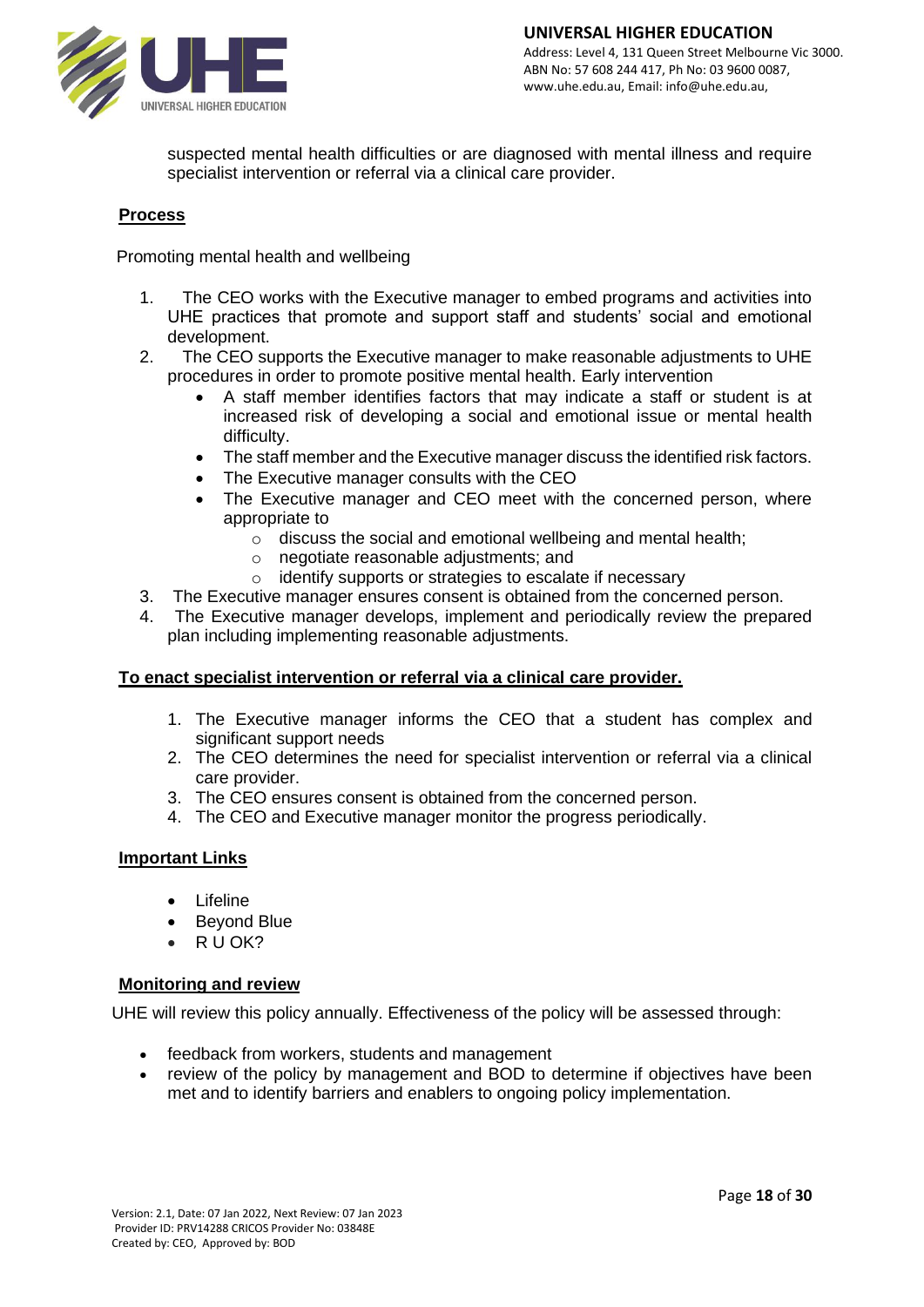

**10.10 Occupational Bullying and Violence Policy**

Workplace bullying and violence are unacceptable and both are against the law.

UHE is committed to ensuring that workplace bullying and violence does not occur amongst UHE employees. Whilst the environment that employees work within might expose them to a potentially violent situation UHE will take all steps possible, through our risk management approach to safety, to ensure that this is minimised.

Bullying is considered to be repeated, unreasonable behaviour directed toward an employee, or group of employees, that creates a risk to health and safety. Generally the following types of behaviour, where repeated or occurring as part of a pattern of behaviour could be considered to be workplace bullying:

- verbal abuse;
- excluding or isolating workers:
- psychological harassment;
- assigning meaningless tasks unrelated to the job;
- giving workers impossible assignments;
- deliberately changing work rosters to inconvenience particular workers;
- deliberately withholding information that is vital for effective work performance.

Other types of behaviour may also constitute bullying.

**"**Unreasonable behaviour" means behaviour that a reasonable person, having regard to all the circumstances, would expect to victimise, humiliate, undermine or threaten the other person.

"Behaviour" includes actions of individuals or a group, and may involve using a system of work as a means of victimising, humiliating, undermining, punishing or threatening.

"Risk to health and safety" includes risk to the mental or physical health of the employee. Workplace bullying can occur between a worker and a manager or supervisor, or between coworkers.

Occupational violence is considered to be any incident where a person is physically attacked or threatened in the workplace, whether by a co-worker, sub-contractor or client. Generally it includes:

- Striking, kicking, scratching, biting, spitting or any other type of direct physical contact;
- Throwing objects;
- Attacking with knives, guns, clubs or any other type of weapon;
- Pushing, shoving, tripping grabbing;
- Any form of indecent physical contact.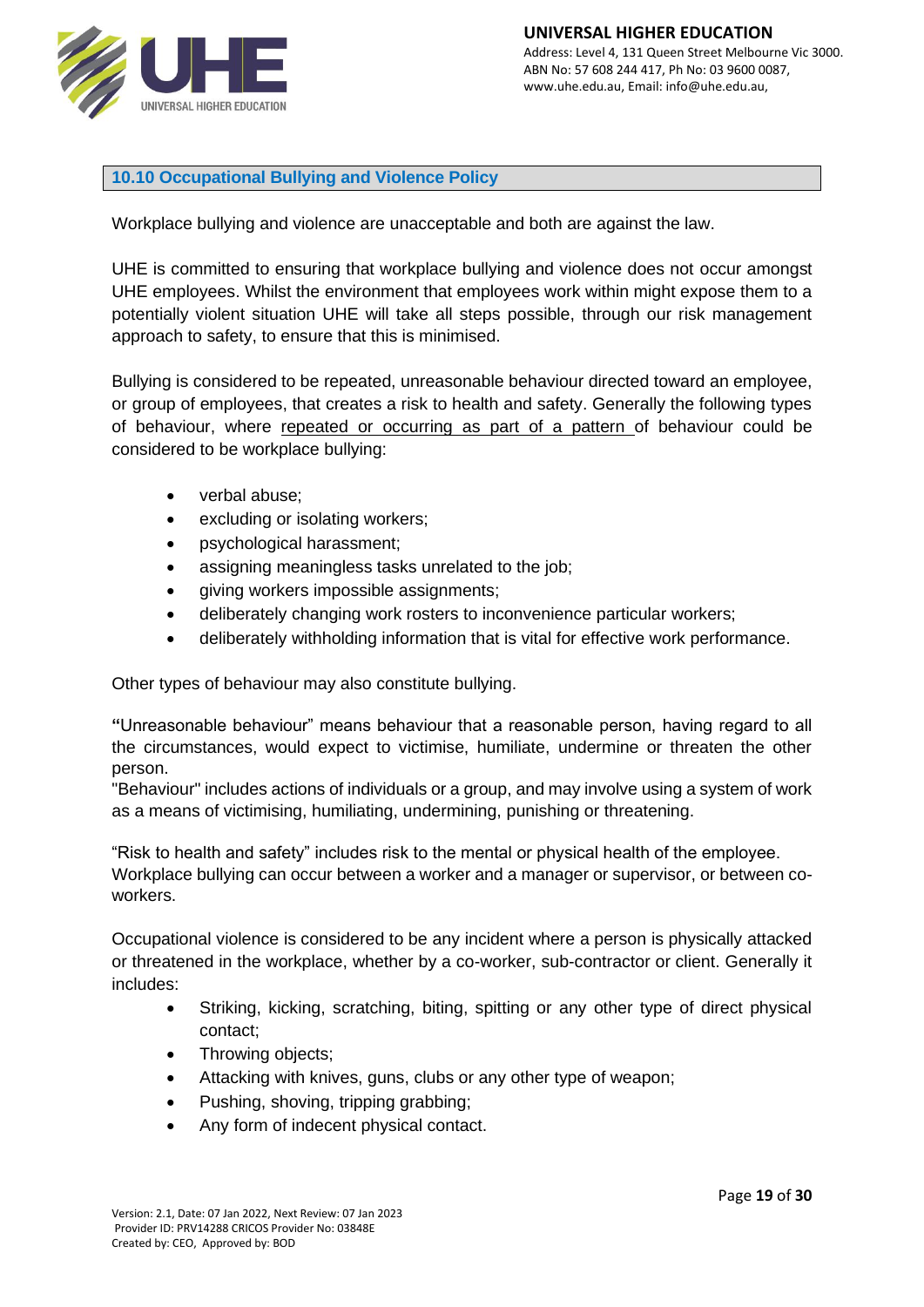

Bullying and occupational violence as described above will not be tolerated. Bullying may also be unlawful if it is linked to, or based on, one of the protected attributes covered by antidiscrimination legislation.

Bullying does not cover situations where an employee has a grievance about legitimate and reasonable:

- Performance management processes;
- Disciplinary action;
- Allocation of work in compliance with systems.

Responsibility for implementation of this policy lies with CEO. CEO delegates the power for implementation to Executive Manager and all employees are to be made aware of this policy. Management will work in conjunction with employees to review and update this, and other, policies and procedures.

A breach of this policy may initiate appropriate action such as loss of employment.

# **Review**

UHE's Occupational Bullying and Violence Policy is reviewed by Executive Manager every five years, or sooner as determined by the Board.

# **10.11 Safety and Security Procedures**

## **Purpose**

These procedures are designed to assist in promoting personal safety at UHE and provide a reporting structure in the event of an emergency.

## **Personal Responsibility**

Staff and students can help make the campus safer and more secure for everyone by:

- Recognising and avoiding potentially risky situations; and
- Reporting any thefts or suspicious behaviour to Security.
- Report any suspicious behaviour on campus to Security, no matter how minor it may appear. Prompt recording of incidents helps prevent recurrences.

## **UHE Responsibility**

- UHE has ensured that each floor including common areas during the normal operation hours will be supervised by staff and CCTV cameras.
- Non- operational hours, UHE has CCTV cameras in place for monitoring and building security will respond to events and incidents.
- Access to campus and campus facilities afterhours is restricted. Except where restricted access is granted by responsible UHE staff.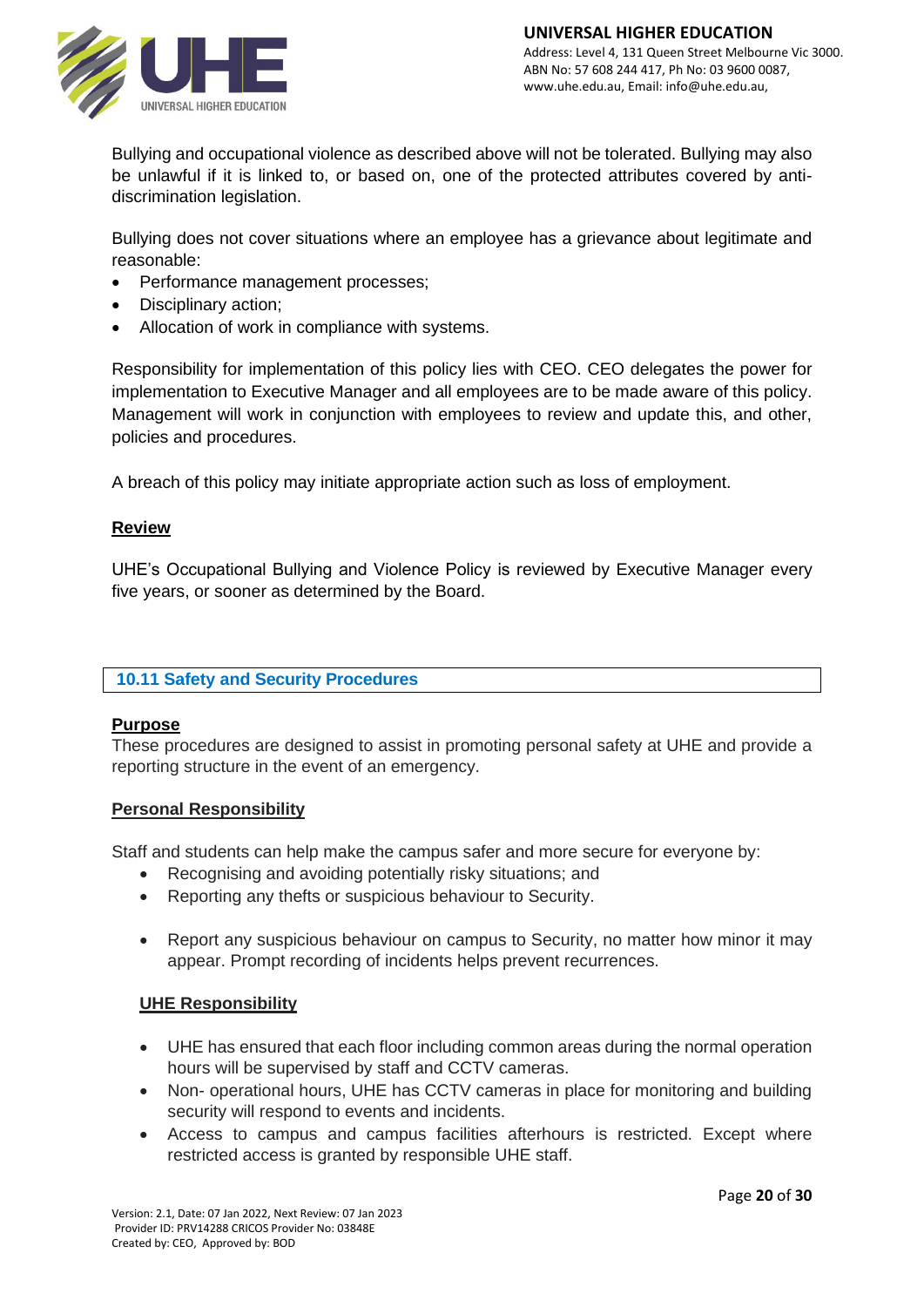

- List of essential support services is provided along with the orientation pack.
- Emergency evacuation diagrams are provided near the lift on every floor.
- UHE has First aid officers who can assist on each level.

# **Action**

If staff or students feel threatened, experience an assault or theft or witness such behavior, they should immediately telephone Security on [03 9600 0087] and dial 000 (a free call to the Police Department).

Security will keep records of all reports and this information will be used to improve security at UHE.

## **Review**

UHE's Security Procedures are reviewed by Executive Manager every three years, or sooner as determined by the Board.

# **10.12 Hazardous Substances Policy**

UHE is committed to providing a safe working environment for all its employees. UHE will ensure, as far as is reasonably practicable, the minimisation of the risk to health of employees due to exposure to designated hazardous substances. To this end UHE will implement the duty-of-care requirements set out in relevant hazardous substances regulations. Wherever practicable the prevention of exposure to designated hazardous substances used in the workplace will not be reliant on the use of personal protective equipment.

Where required, UHE will implement a Hazardous Substances Management Plan comprising of:

- Hazard register.
- Provision of Material Safety Data Sheets.
- Suitable type and labelling of containers.
- Risk assessment and control of hazardous substances.
- Provision of suitable instruction, training and supervision.
- Monitoring and health surveillance.
- Suitable personal protective equipment.

As part of this objective UHE will consult with employees on matters regarding the purchase, use, storage, and disposal of designated hazardous substances. Prior to any designated hazardous substances being distributed for use in the workplace the relevant supervisors will ensure that their employees using such:

- Have read the Material Safety Data Sheet.
- Understand the correct procedures for handling, storing and disposing of the hazardous substance.
- Understand the health effects and recommended safety precautions.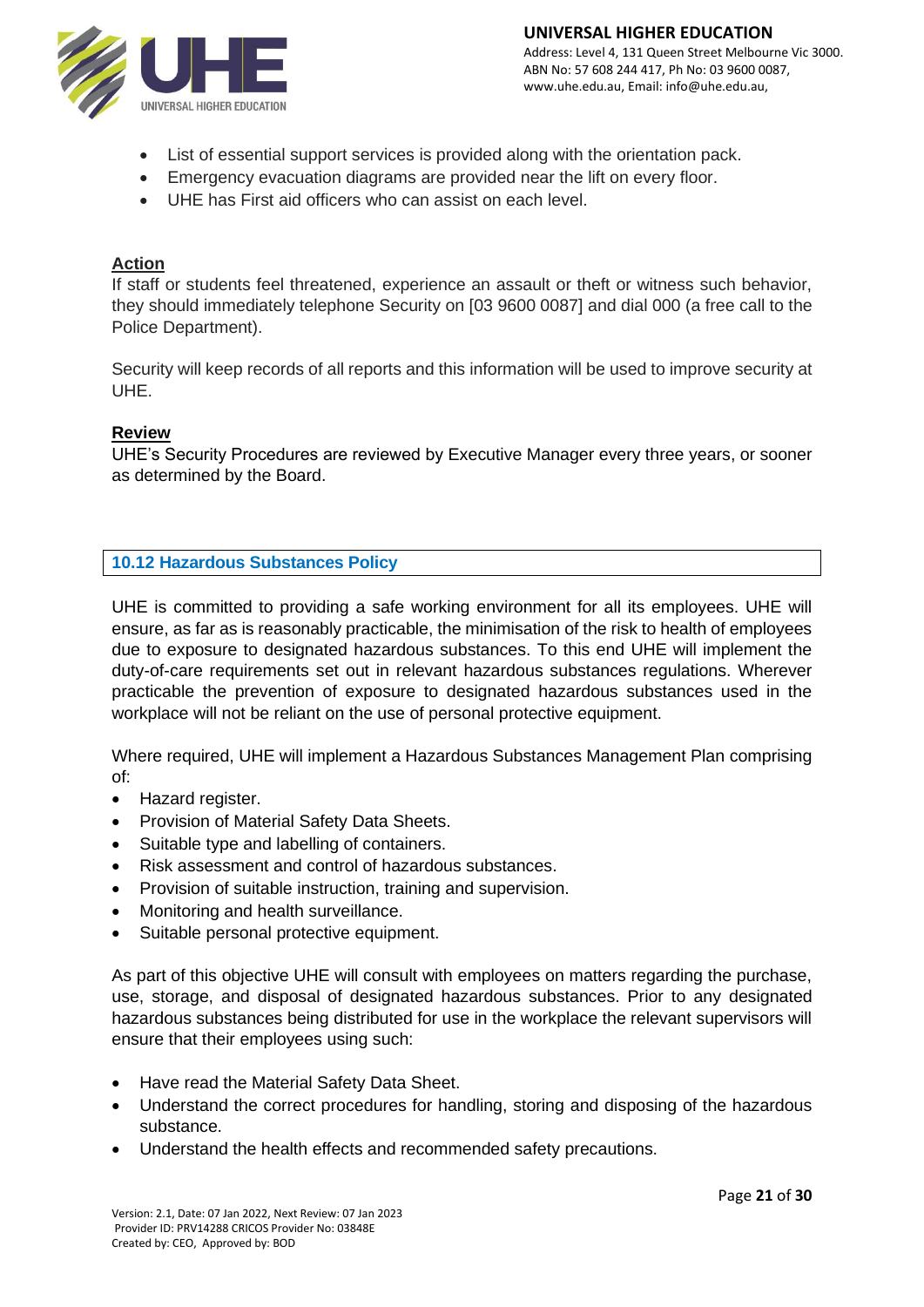

No work with designated hazardous substances will be undertaken until a risk assessment of the work is completed.

Contractors using designated hazardous substances in the workplace will comply with relevant legislative requirements and organisational standards.

Management, in consultation with employees, will review the Hazardous Substances Management Plan on a yearly basis.

#### **Review**

UHE's First Aid Policy is reviewed by Executive Manager every three years, or sooner as determined by the Board.

**10. 13 Hazardous Substances and Dangerous Goods Procedure**

#### **Purpose**

The purpose of this procedure is to assist employees in identifying hazardous substances and dangerous goods and the necessary actions to be taken when working in this type of environment.

#### **Scope**

This procedure applies to any situation where employees may be exposed to hazardous substances or dangerous goods, on all worksites.

#### **Definitions**

Hazardous substances - are chemicals or other substances that can harm your health when used in the workplace. Examples include (depending on the concentration and ingredients): acids, caustic substances, peroxides, cleaning agents, disinfectants and insecticides.

Dangerous goods - are substances or articles that are potentially dangerous to people, property and the environment because of the fire and/or explosion risks they can pose when stored or transported. Also, corrosiveness and toxicity when spilled.

#### **Actions**

It is the responsibility of UHE to ensure that a working environment in which exposure to, and use, of hazardous substances is eliminated where possible, or minimised so as to be safe.

The presence and use of hazardous substances and dangerous goods needs to be determined as part of the risk assessment of the workplace and work activities required of employees. The risk assessments undertaken should be reflected on the Risk Register. Employees shall also be involved in this process to ensure all potential chemical hazards are identified.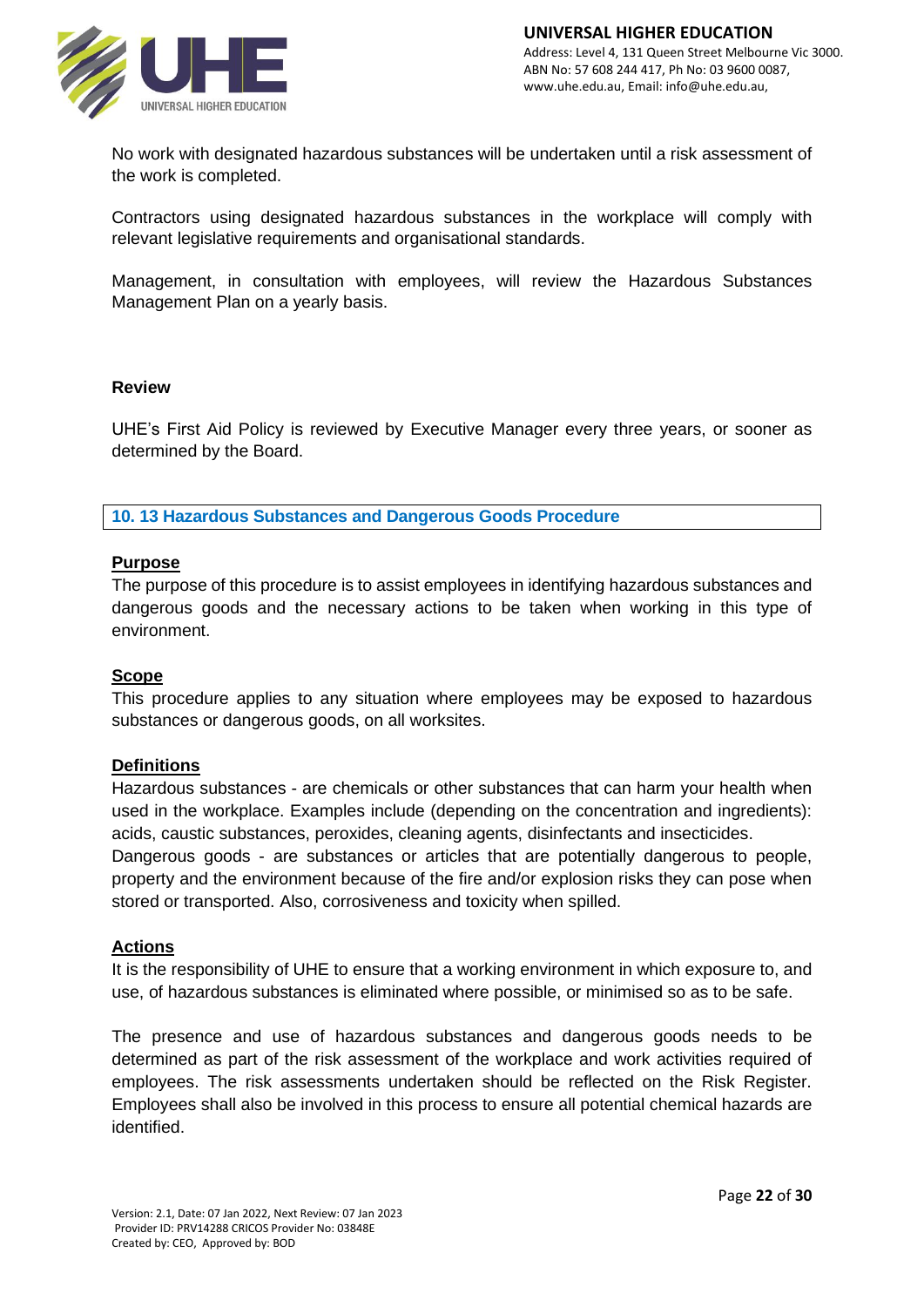

Given the areas where some employees are working they may come in contact with (although not directly use) hazardous substances or dangerous goods as part of their workplace environment. In such instances provision of appropriate training and awareness shall be provided to those employees appropriate to the circumstances.

The Manager/Supervisor shall ensure that where there is use of chemicals, Material Safety Data Sheets (MSDS) are on hand and in close proximity to the chemical being used/stored. Where such chemicals are deemed hazardous or dangerous, a risk assessment and training is required. Employees shall be made aware of the availability of MSDS and emergency planning such as manifests for fire authorities as needed.

## **Review**

UHE's Hazardous Substances and Dangerous Goods Procedure is reviewed by Executive Manager every three years, or sooner as determined by the Board.

## **10.14 Health and Safety Risk Management Procedure**

#### **Purpose**

This procedure provides the minimum standards for health and safety risk management at UHE.

#### **Scope**

All staff, students, contractors and visitors to UHE.

#### **Responsibility**

All Heads of Departments and Supervisors of staff, students, contractors or visitors are responsible for ensuring compliance with these procedures.

#### **Procedure**

There are five steps to Health and Safety Risk Management:

#### **1. Hazard Identification**

A hazard means any situation that has the potential to cause harm to health, injury or illness.

Hazards generally fall into the following categories:

- **Biological**
- **Chemical**
- Sound
- **Temperature**
- **Electrical**
- **Ergonomic**
- **Gravitational**
- **Mechanical**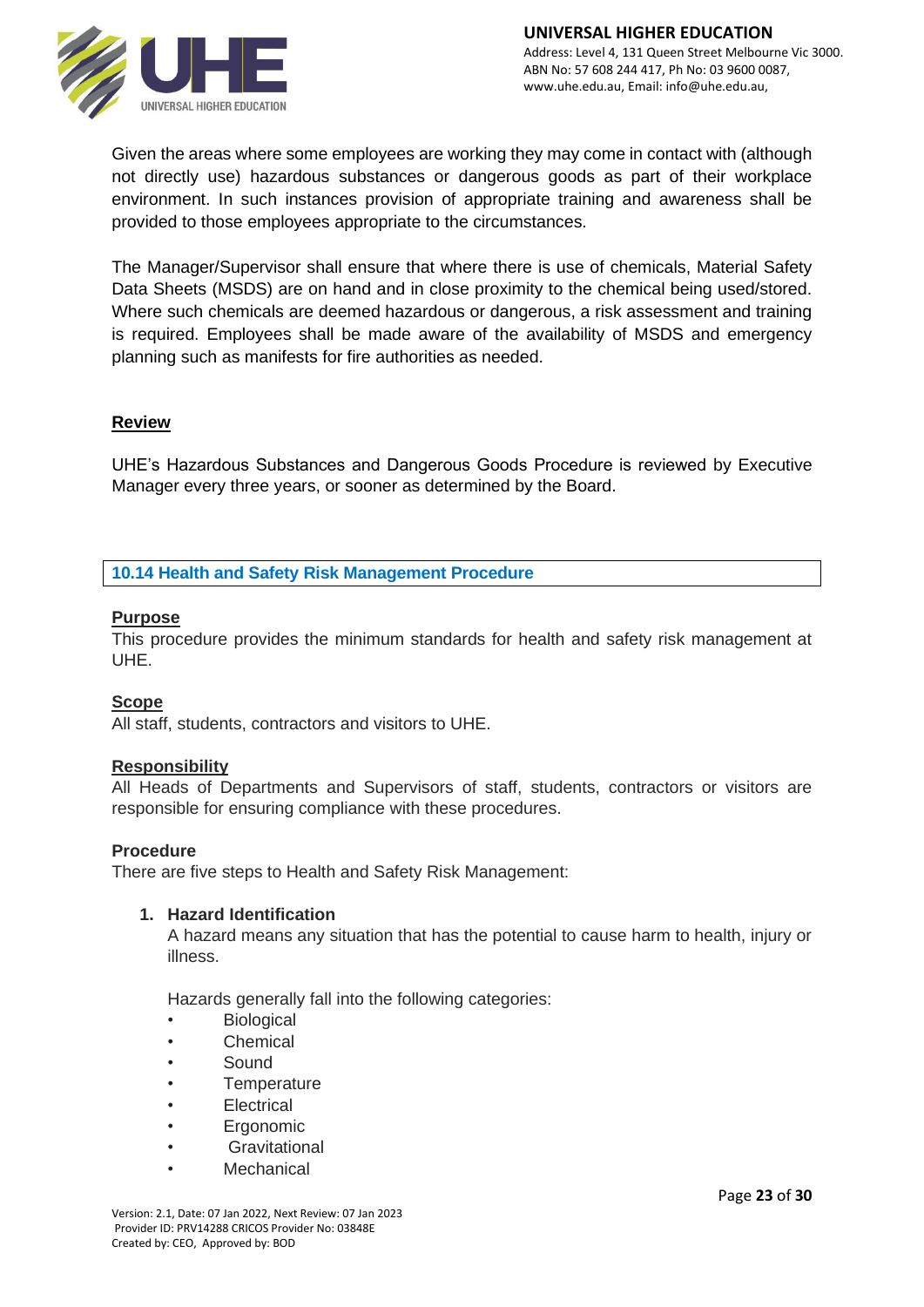#### **UNIVERSAL HIGHER EDUCATION**



Address: Level 4, 131 Queen Street Melbourne Vic 3000. ABN No: 57 608 244 417, Ph No: 03 9600 0087, www.uhe.edu.au, Email: info@uhe.edu.au,

- Motion Pressure
- **Psychosocial**
- Radiation

Hazards must be identified for all activities, and should take into account:

- work environment
- work practices
- materials and substances
- plant and equipment
- facilities, buildings, and premises
- the nature and type of tasks

# **2. Risk Assessment**

The risk for all identified hazards should be assessed using the following three factors:

- Consequence the most probable outcome of interaction with the hazard;
- Exposure the frequency of exposure to the hazard; and
- Probability the likelihood that the consequence will occur once exposed to the hazard.

It is important that a risk assessment takes place:

- before buildings are purchased or leased;
- before new plant and equipment is acquired;
- before new or changed systems of work are implemented;
- when work environments are altered;
- before new chemicals and substances are purchased;
- when new information about workplace risks become available;
- when responding to concerns raised by staff or students, contractors or visitors; and
- when required by legislation for specific hazards.

Any activity that involves risks that may lead to death or serious injury must not proceed until suitable controls are in place to reduce the risk.

## **3. Controls**

Once the risk has been assessed, suitable control options must be implemented using the following options (in order of most effective to least effective control method):

- a) Elimination
- b) Substitution
- c) Engineering / isolation controls
- d) Administrative controls
- e) Personal protection

## 4. **Corrective Responses**

Corrective responses should occur through:

- Hazard and incident reporting;
- Incident investigations;
- Health and Safety audits;
- Review of Health and Safety policies and procedures following a significant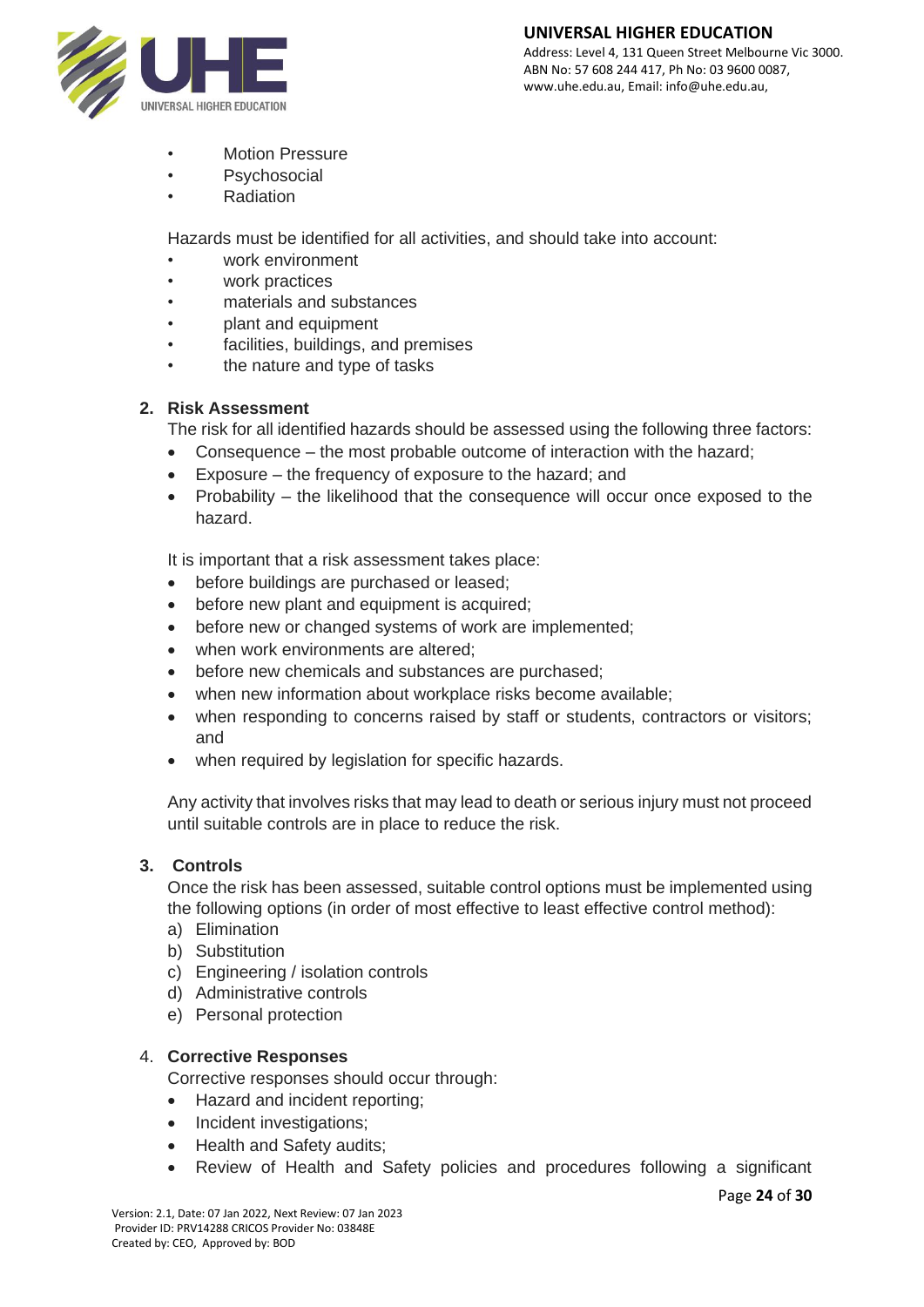

incident; and

• Ongoing risk assessments.

# 5. **Health and Safety Risk register**

All identified risks must be recorded on UHE's Health and Safety Risk Register. The register should also record the safety risk ratings and corrective responses.

# **Review**

UHE's Health and Safety Risk Management Procedure is reviewed by Executive Manager every three years, or sooner as determined by the Board.

## **10.15 Housekeeping Procedure**

# **Purpose**

Good housekeeping is a basic part of accident and fire prevention. Effective housekeeping can eliminate some workplace hazards and help get a job done safely. Poor housekeeping can contribute to accidents by hiding hazards that cause injuries. Housekeeping is not just cleanliness. It includes keeping work areas neat and orderly. The office environment is more than simply furniture placement. The environment of an office includes issues such as cleanliness, order, and maintenance. Effective housekeeping in any workplace is an ongoing operation.

## **Provisions**

The following housekeeping standards are required in any workplace under the management or control of UHE:

- Work and storage areas are to be kept neat and tidy.
- Walkways and access areas are to be kept free of obstructions.
- Electrical cords are not to be placed in areas where they may be subjected to damage or cause a trip hazard.
- Rubbish is to be cleared away as soon as possible and placed in correct bins.
- Areas shall only be used for purposes for which they are intended.
- Material stored in open areas shall be stored in a tidy manner and in appropriate containers.
- Vehicles shall be parked only in authorised parking places.
- Aisles, walkways, corridors, staircases, doorways, entrance halls, foyers, and exits shall be unobstructed, and free from slipping or tripping hazards, and combustible materials.
- Access to safety and fire fighting equipment shall be unobstructed.
- There shall be arrangements for routine cleaning, tidying, and inspection of all areas in a workplace, including amenities.
- Removal of rubbish, scrap, or unwanted material to a designated place shall be an integrated part of all tasks.
- Exit signs and other relevant safety signs must be visible from any defined walkway.
- Sufficient lidded trash receptacles are to be located in kitchens, staff lounges, break rooms, and other locations where food is consumed.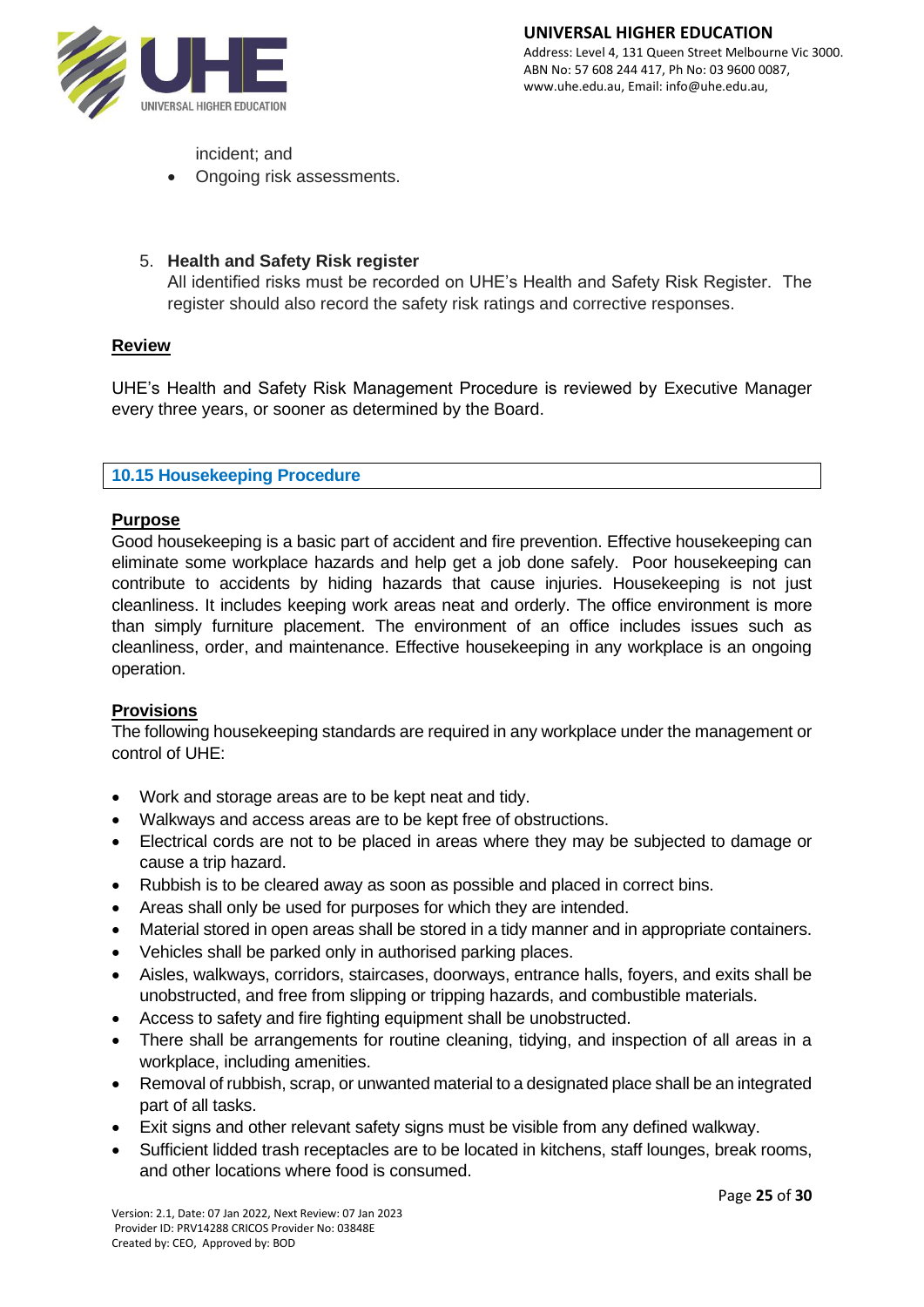

- The contents of refrigerators and cupboards are to be checked each week and unwanted food items removed.
- Toilets are to be cleaned each day they are used. Tissue, soap, and paper towels are to be available in adequate supplies.
- Cleaning supplies shall be clearly marked and stored in spill-proof containers.

# **Review**

UHE's Housekeeping Procedure is reviewed by Executive Manager every three years, or sooner as determined by the Board.

#### **10.16 Plant Policy**

## **Purpose**

UHE is committed to ensuring that, as far as is reasonably practicable, it meets duty of care responsibilities set out in relevant Regulations, Compliance codes, and Codes of Practice for Plant.

## **Provisions**

It is the aim of UHE to protect their employees' safety from hazards arising from plant and systems of work associated with plant by:

- Ensuring that hazards associated with the use of plant in the workplace are identified and risks to health and safety are assessed and controlled.
- Having as the major goal the elimination of the risk, and where this is not practicable, minimise the risk to health and safety arising from the plant to the lowest possible level.
- Ensuring that all plant is designed, manufactured, installed and commissioned, maintained and used with the safety of employees as paramount.
- Maintaining all relevant documentation such as:
	- Manufacturer's instruction, operation booklets;
	- Risk assessment of the plant;
	- Maintenance log;

- Records of any modifications/improvements and their impact on the risk assessment of the plant.

- The relevant information will be freely available to all UHE employees with adequate training being provided on operating the plant and equipment to those employees whose duties require them to work the plant, and to their immediate supervisors.
- All plant and equipment for which registration certificates are required by legislation or regulation will be obtained and kept up to date.
- The control of any identified hazards will follow the hierarchy of control and be used in designing work practices and procedures.

The purchase of any items of plant and equipment will be planned and coordinated i.e. going through the company procedures for capital expenditure. Where UHE imports plant from overseas, either new or used, the company will ensure that information relating to the risk assessment of the plant is also obtained. UHE will not accept any plant unless the risk assessment information is available.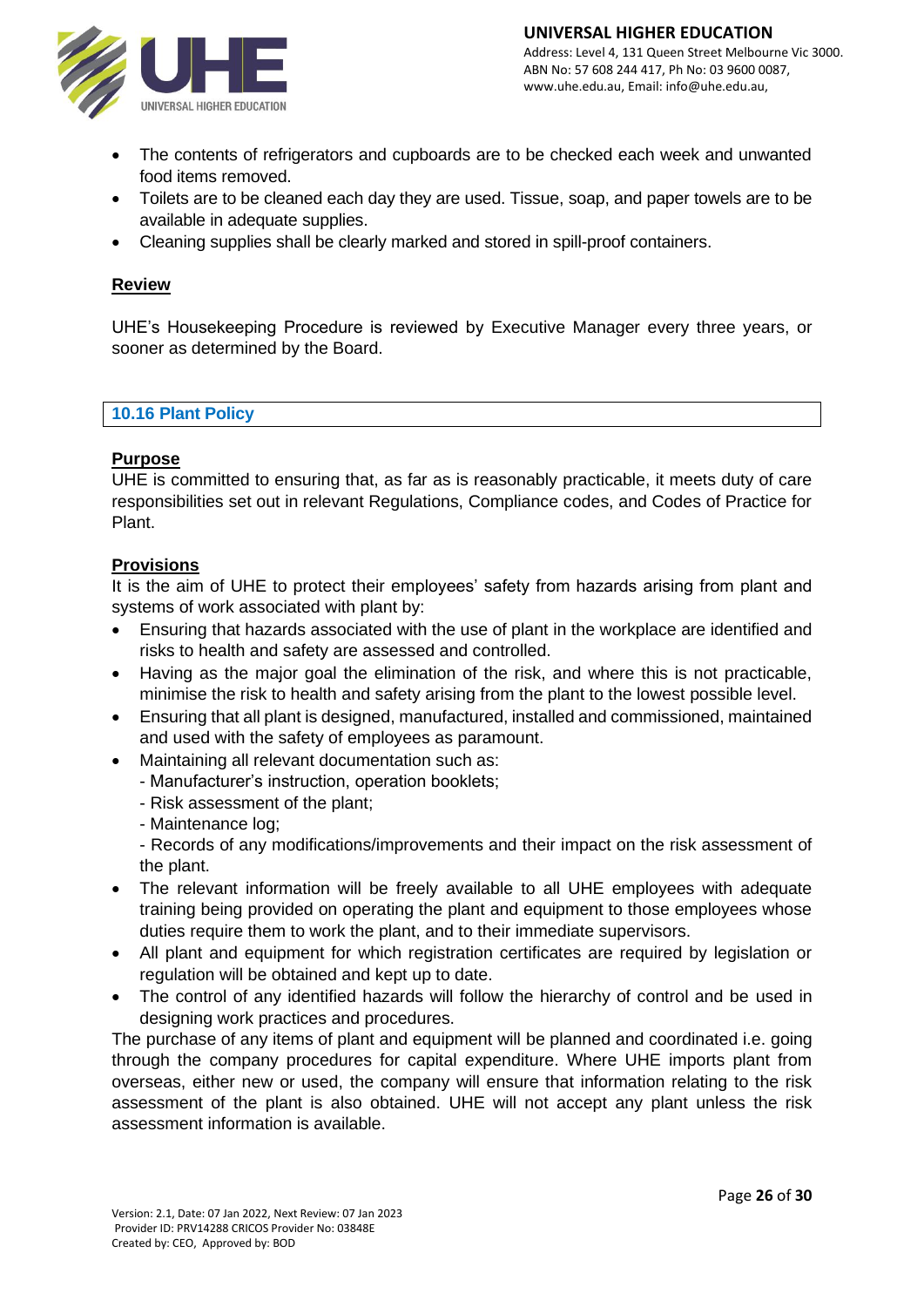

# **Review**

UHE's Plant Policy is reviewed by Executive Manager every three years, or sooner as determined by the Board.

# **10.17 WHS Consultation Procedure**

# **Scope and Purpose**

This procedure sets out the system for enabling all employees of UHE to be effectively involved in workplace health and safety issues – relating to UHE. The procedure intends to ensure that UHE will, so far as is reasonably practicable, consult with and involve employees, and/or their representatives, in decisions regarding health and safety.

The WHS consultation process within UHE will meet all relevant WHS legislative requirements.

Consultation on health and safety issues will, so far as is reasonably practicable, include independent contractors and their employees engaged by UHE where UHE has effective control regarding health and safety.

The minimal scope of consultative issues relating to health and safety include:

- Identification and assessment of hazards and risks.
- Decisions concerning hazard and risk control measures.
- The adequacy of welfare facilities.
- Procedures for resolving health and safety issues.
- Procedures for consultation on health and safety.
- Monitoring employee health and workplace conditions.
- Provision of information and training.
- Health and safety committee membership.
- Changes to the workplace, plant, substances, things used, and conduct of the work, that may affect employee health and safety.

#### **Consultative Arrangements**

UHE will ensure, as far as is practicable, that relevant health and safety information relating to the minimal scope of consultative issue set out above is provided to employees, particularly through the forum of consultative meetings.

Managers will facilitate consultation by regularly meeting with employees, or discussing with individual employees, or their representatives, to enable health and safety issues, to be discussed. UHE will take into account the views of employees when making decisions. Where possible, decisions involving health and safety issues will be made through consensus.

## **Review**

UHE's WHS Consultation Policy is reviewed by Executive Manager every year, or sooner as determined by the Board.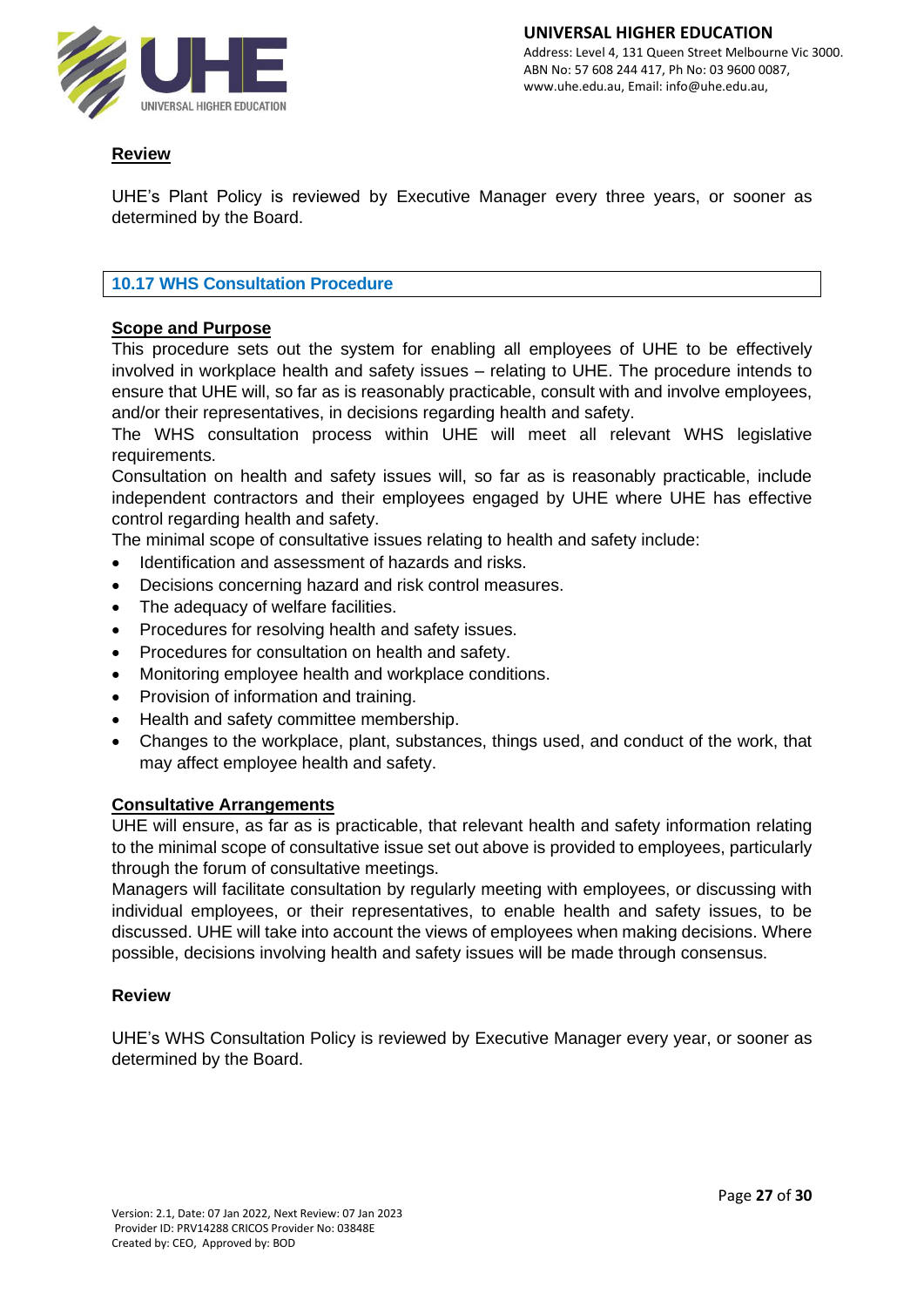

## **10.18 WHS Issue Resolution Procedure**

#### **Scope and Purpose**

This procedure describes the system for enabling all UHE employees to effectively resolve all health and safety issues – related to UHE – as they arise.

The procedure intends to ensure that all valid risk issues are suitably addressed through discussion between employees and management.

The WHS issue resolution process within UHE will meet all relevant WHS legislative requirements.

## **Issue Resolution Steps**

Whenever it is possible for an affected employee to rectify the risk issue or situation the affected employee will take the appropriate immediate actions they are able in order to rectify the situation.

If the matter is not able to be resolved independently the affected employee will raise the issue with their immediate Supervisor. The Supervisor will ensure that all employees who are affected by the issue are identified and that the issue is discussed with them.

If the issue is not resolved the discussion of the issue will continue between the affected employees, the Supervisor, and the Manager (or representative nominated by him/her).

#### **Decision Feedback**

Any issue referred to a Supervisor will require that he/she ensure that either a progress report or a decision on the issue is communicated to the affected employee(s), within 7 working days of the issue being first discussed.

Any issue involving the participation of (or requirement to be referred to) the Manager will require that Manager (or representative nominated by him/her) to ensure that either a progress report or a decision on the issue is communicated to the relevant Supervisor within 7 working days of the issue first being discussed between the Supervisor and affected employee(s).

Any issue referred to a Supervisor will have a decision finalised by the Supervisor and/or Manager (or representative nominated by him/her) within two months of the issue first being raised.

## **Employee Appeal**

An employee who raises an WHS issue is able to appeal against the decision made. The ground for any appeal is the justified belief by the affected employee that the issue has not been suitably understood by either the Supervisor or Manager (or his/her nominated representative) in their decision.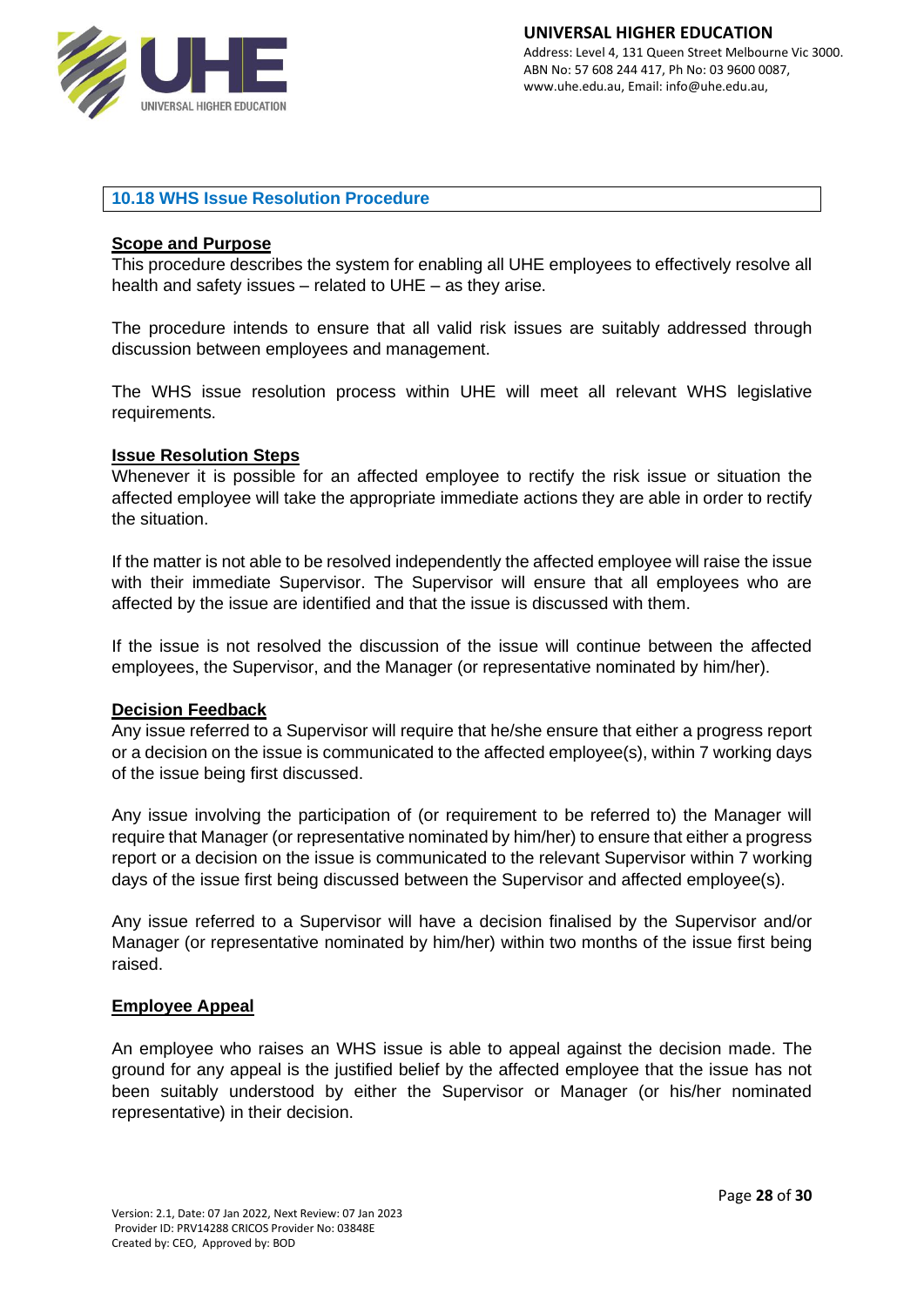

Once the Supervisor or Manager (or his/her nominated representative) has communicated their decision to the affected employee(s) the employee who raised the issue must appeal the decision within 7 days. An affected employee will not be able to appeal against a particular issue more than once.

## **Review**

UHE's WHS Issue Resolution Policy is reviewed by Executive Manager every three years, or sooner as determined by the Board.

## **10.19 Workplace Health and Safety Rules**

The following rules are applicable in all UHE workplaces:

- 1. Employees are to report all unsafe conditions and equipment to their immediate supervisor.
- 2. Employees are to report immediately all accidents, injuries and illnesses to their immediate supervisor.
- 3. Materials and equipment are not to be stored against doors or fire fighting equipment.
- 4. Work areas are to be maintained in a neat and orderly manner.
- 5. Cleaning solvents and flammable liquids are to be stored in appropriate containers, suitably labelled, and kept lidded.
- 6. Solutions that may be poisonous, or are not intended for consumption, are to be kept in suitably labelled containers.
- 7. Approved personal protective equipment will be worn as directed by an immediate supervisor.
- 8. Excessive noise exposure is to be avoided.
- 9. Employees are to beware of electrical hazards.
- 10. Horseplay, running and practical jokes are prohibited on the premises.
- 11. No smoking is allowed in any buildings. Smoking is permitted in relevant designated areas only.
- 12. Possession of alcohol within any workplace is strictly forbidden.
- 13. Use of mobile telephones whilst operating any equipment or when working at height is prohibited.
- 14. Access to fire exits, fire hoses, and fire extinguishers is not to be obstructed at any time.

## **Review**

UHE's Workplace Health and Safety Rules are reviewed by ULG Board of Directors every two years, or sooner as determined by the Board.